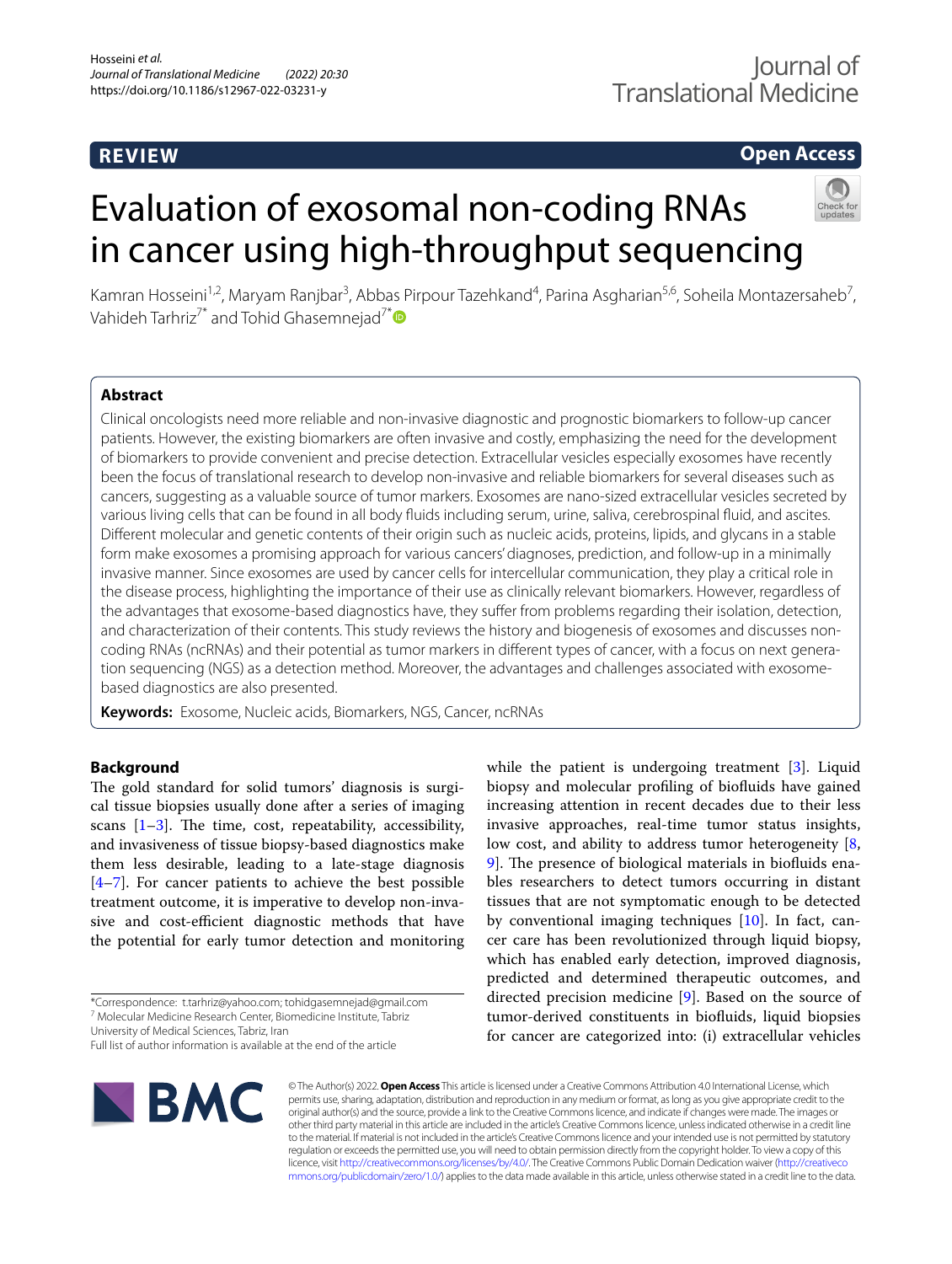(EVs) and tumor-derived exosomes, (ii) circulating tumor cells (CTCs), and (iii) circulating tumor DNA (ctDNA) [[8,](#page-10-4) [9](#page-10-5)]. Exosomes with sizes between 30 and 150 nm are small extracellular vesicles comprised of a lipid bilayer membrane and are responsible for intercellular communication. Stemming from the endosomal pathway within their parental cells, exosomes enclose a wide range of molecules including proteins, lipids, deoxyribonucleic acid (DNA), and diferent kinds of ribonucleic acids (RNAs)  $[10]$  $[10]$  $[10]$ . These contents are important for intercellular communication, both in normal physiological processes as well as in pathological conditions such as immune responses, pregnancy disorders, and cancer  $[11]$  $[11]$ . The presence and the stability of exosomes in most body fuids and their contents' similarity to parental cells make them promising candidates for developing new approaches for cancer diagnosis [[12,](#page-10-8) [13\]](#page-10-9). Using highthroughput sequencing technologies, researchers have found that exosomes comprise diferent RNA populations including messenger RNAs (mRNAs), transferred RNAs (tRNAs), ribosomal RNAs (rRNAs), microR-NAs (miRNAs), small nuclear RNAs (snRNAs), circular RNAs (circRNAs), long non-coding RNAs (lncRNAs), and P-element-induced wimpy testis (PIWI)-interacting RNAs (piRNAs)  $[14–16]$  $[14–16]$  $[14–16]$  $[14–16]$ . The current review discusses the history and biogenesis of exosomes, NGS technology, and the potential ncRNAs biomarkers in diferent types of cancer detected by NGS. Furthermore, a brief overview of the advantages and challenges of exosome-based diagnostic techniques is provided.

#### **The discovery of exosomes**

About four decades ago, Pan, Stahl, and Johnstone discovered EVs while studying the loss of transferrin during reticulocyte maturation in blood. They believed that these vesicles are sprouted from diferent parts of the plasma membrane of cultured cells [[17–](#page-10-12)[20](#page-10-13)]. Another group of researchers found that EVs result from germination into the intracellular endosome, which eventually forms multivesicular bodies (MVBs). MVBs produce intraluminal vesicles (ILVs) called exosomes. After a while, it turned out that exosomes are involved in intercellular communication [\[21,](#page-10-14) [22](#page-10-15)].

#### **Biogenesis, secretion, and content of exosomes**

Exosomes with endocytic origin are morphologically very small vesicles whose structure is rich in macromolecules such as proteins and nucleic acids  $[10, 23]$  $[10, 23]$  $[10, 23]$  $[10, 23]$ . Their biogenesis involves several stages of a complex biological process that have not yet been fully and accurately determined. The first processing stage begins with the lipid raft domains of the plasma membrane. The primary intracellular endosomes are obtained by budding into the membrane and then turning into the fnal endosomes via the Golgi apparatus. During this process, intraluminal vesicles are formed through the ESCRT-dependent mechanism (endosomal sorting complexes required for transmission) or non-ESCRT-dependent mechanisms within the fnal endosomes (Fig. [1](#page-2-0)). During the budding process of the endosomal membrane, biomolecules are accumulated inside them and form MVBs [[24,](#page-10-17) [25](#page-10-18)]. As mentioned, ESCRT mediates the process of biogenesis [[17\]](#page-10-12) and contains a total of 20 proteins that are generally divided into four categories of ESCRT-0,-I,-II,-III [[26,](#page-10-19) [27\]](#page-10-20). ESCRT-0 binds to ubiquitinated proteins in the endosomal membrane [[28](#page-10-21)]. ESCRT-I and -II are responsible for membrane deformation in the form of buds with consecutive cargo [[27\]](#page-10-20), and ESCRT-III is responsible for the vesicular incision [\[27,](#page-10-20) [29\]](#page-10-22). Under physiological and pathological conditions, exosomes can be secreted from a variety of cancer cells [\[30,](#page-10-23) [31\]](#page-10-24), platelets [\[32\]](#page-10-25), mast cells [[30\]](#page-10-23), dendritic cells [[33](#page-10-26)], astrocytes [[34](#page-10-27)], B and T cells [[35\]](#page-10-28), etc. Numerous studies have shown that in addition to cells and tissues, exosomes can be contained in fuids such as blood [[36\]](#page-11-0), serum [[37](#page-11-1)], amniotic fuid [\[38\]](#page-11-2), saliva [[37\]](#page-11-1), and breast milk [\[39](#page-11-3)]. Depending on the cell or tissue type, the secretion of exosomes is regulated by two mechanisms: constitutive mechanism that employs Rab GTPases protein family [\[40](#page-11-4)[–43\]](#page-11-5) and/or inducible mechanism regulated by several activating factors such as heat shock, hypoxia, DNA damage, increasing of intracellular calcium, and thrombin [[40,](#page-11-4) [44,](#page-11-6) [45](#page-11-7)]. Since exosomes have an important role in intercellular communication, they can target a wide variety of cell types at both close and distant target sites to transfer cargo molecules, such as proteins, lipids, and nucleic acids  $[46]$  $[46]$ . The proteins that exosomes carry can be MHC I, II [[30](#page-10-23)], tetraspanins such as CD9, CD63, CD81, CD82, CD54, and CD11b [[24](#page-10-17), [47](#page-11-9)], HSPs (60, 70, 90) [[24,](#page-10-17) [48\]](#page-11-10), Rab and annexins [\[49](#page-11-11)], Clathrin, Alix, and so on  $[24]$ . The main biomolecules in the exosome besides proteins are RNAs. To be more specifc, in addition to three major RNAs (mRNA, tRNA, and rRNA) involved in protein synthesis, other non-coding RNAs such as miRNAs, small interfering RNAs (siRNAs), circRNA [\[50](#page-11-12)], lncRNA [\[51](#page-11-13)], small nucleolar RNAs (snoR-NAs), and snRNA (all have a vital role in gene expression regulation at both transcriptional and post-transcriptional levels) [\[52](#page-11-14)[–55\]](#page-11-15) are the main RNAs molecules in the exosomes. Furthermore, piRNAs are also another small non-coding RNA molecules found in exosomes and are resistant to chemical reactions and temperature changes. In animal cells, piRNAs are expressed and assemble into the protein-DNA complex through the Argonaute proteins [[56–](#page-11-16)[59](#page-11-17)]. Many researchers have also found single-stranded [[60](#page-11-18)] and double-stranded DNA within exosomes [[61\]](#page-11-19). Batagov et al. provided evidences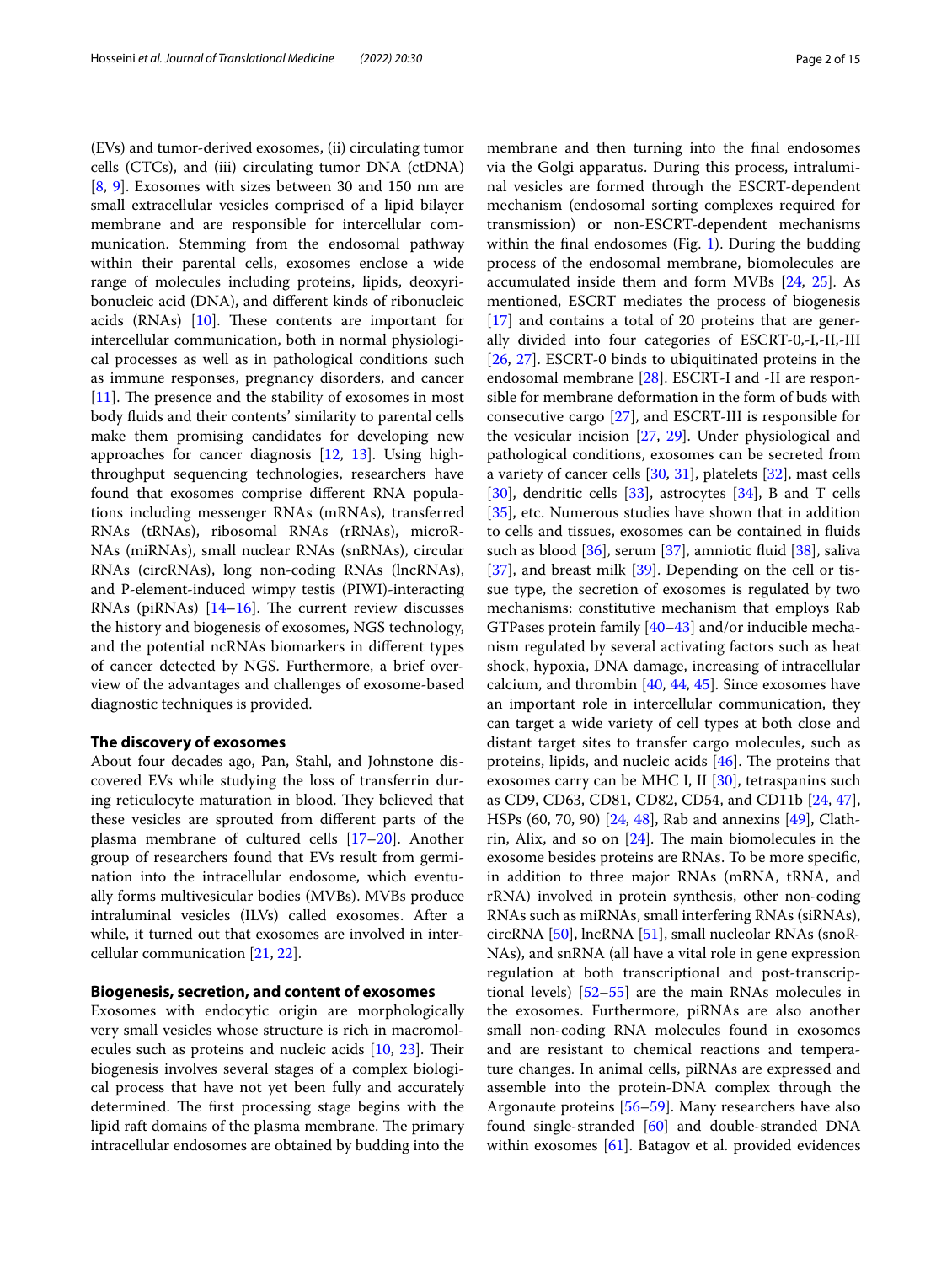

<span id="page-2-0"></span>that exosomes can transport the 3-UTR fragments of a mRNA, suggesting that these fragments can have a regu-latory effect or can be translated into proteins [\[62](#page-11-20)].

The following section provides an overview of noncoding RNA nomenclature to help readers understand the terms used in our article. Generally, the homology and function, location, and other factors related to noncoding RNAs contribute to their classifcation [[63\]](#page-11-21). For example, the name microRNA is indicative of the small size of active RNA molecules, or the name snoRNA, which is an abbreviation for small nucleolar RNA, refers to RNA molecules inside a cell's nucleolus [[64](#page-11-22)]. Regarding miRNAs, nomenclature can be as follows: a symbol for the human miRNA gene that has been approved by the Human Genome Organization (HUGO) Gene Nomenclature Committee (HGNC) is MIR# format. For example, MIR17 represents a miRNA gene; mir-17 represents a miRNA stem-loop, and miR-17 represents a mature miRNA. Furthermore, each species' name commences with three letters specific to it. When the letter "has" is used, it refers to humans (Homo sapiens), "hsa-mir-220" as an example, or it refers to rats (Rattus norvegicus) when "rno" is used such as "rno-mir-1". To identify the members of the same family, the letter is added to the suffix (e.g. hsa-mir-465a and hsa-mir-465b). The 3p' or 5p' suffix can also be added if the data are insufficient to determine which sequence is dominant. It is also worth noting that let-7 and lin-4 are notable historical exceptions [[64](#page-11-22)[–67](#page-11-23)].

On the other hand, lncRNA genes consist of a dispersed set of loci related only by their size, which exceed 200 bases, do not have conserved sequence homology, and perform a variety of functions. Generally, it is a known function of the product that determines the naming of lncRNAs. It would be preferable if genes were named based on their normal function rather than mutant phenotypes. Names for genes must be concise and do not try to include all known information about them. As an example, in lncRNA XIST, 'XIST' stands for 'X (inactive) specific transcript', which is responsible for transcriptionally silencing one of the X chromosomes pairs. No known functions for lncRNA genes are determined by their genomic context [[63,](#page-11-21) [64](#page-11-22)].

Circulating RNA is generated by the back-splicing of exons from a pre-mRNA, which results in a 3′,5′-phosphodiester bond and creates a circular RNA linked to itself. A nomenclature scheme for cirRNAs has been proposed: "cir[gene symbol]-n", where the "gene" symbolizes the unspliced host gene, and "n" corresponds to an iterative fve-digit number; for example, circPARN-00001 is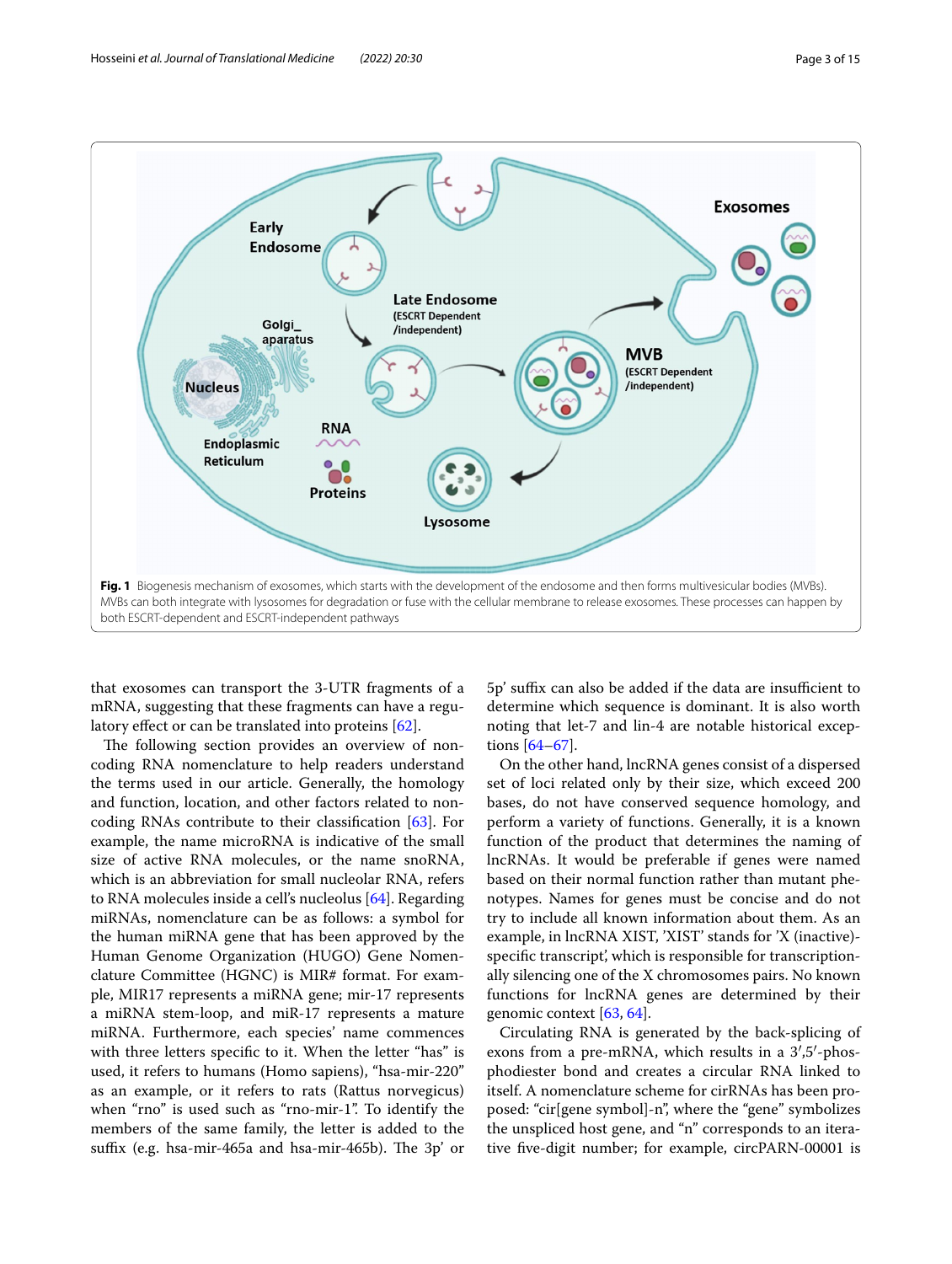the frst circRNA that has been named for the host gene Poly(A)-specifc ribonuclease (*PARN*) [[64](#page-11-22)].

#### **Exosomes as diagnostic biomarkers**

Due to the precise diagnostic and prognostic results provided by exosomes, they have become an interesting research topic in the feld of medicine [[68–](#page-11-24)[70\]](#page-11-25). Because exosomes carry biomolecular markers in many types of diseases and are also used as agents to deliver a variety of therapeutic molecules, they can be employed as an efficient tool to detect and treat a wide variety of diseases [\[71](#page-11-26)[–74\]](#page-11-27). Besides, there are other advantages of exosomes, including their ease of use, cost-efectiveness, and pain reduction, which allow clinics to consider using exosomes to diagnose many types of diseases, especially cancer, as an alternative to classical surgical methods [[75\]](#page-11-28). Studies that analyze RNAs in exosomes for identifying various types of cancer have been frequently carried out in recent years. For example, Skog et al. examined the serum of patients with glioblastoma and isolated exosomes containing mRNAs and miRNAs. They found that tumor-derived microvesicles are used as a means of transmitting genetic information to the target cells [\[76](#page-11-29)]. Takeshita et al. reported that the miR-1246 expression could be used as a prognostic and a diagnostic tool for esophageal squamous cell carcinoma as exosomes could protect miRNA from degradation by RNase [\[77\]](#page-11-30).

#### **Overview of NGS**

In the 1990s, many methods were developed for sequencing DNA molecules, and after 2000 the commercialization of NGS platforms was initiated quickly by the companies  $[78]$  $[78]$ . This method is a high-throughput sequencing that can perform millions of sequencing reactions simultaneously. NGS is one of the most widely used and advanced tools to identify diseases such as cancer [[79,](#page-11-32) [80\]](#page-11-33). Using the NGS method, exome, and genome sequencing, chromatin immunoprecipitation sequencing (ChIP-Seq), transcript profling, and epigenome characterization can be performed [\[81](#page-11-34), [82\]](#page-11-35). Based on NGS, DNA from cancer samples can be sequenced from a few thousand nucleotides (targeted panel sequencing) to 40–50 million nucleotides (wholeexome sequencing (WES)) and up to 3.3 billion bases (whole-genome sequencing  $(WGS)$ ). [\[83](#page-11-36)]. Currently, targeted gene panels are used in clinics to search for genomic variation in a wide variety of disease-related genes, and whole-exome sequencing is used to identify variation throughout the exome [\[84](#page-12-0)]. Over the past few years, NGS has been shown to provide useful information about various cancers and mutations associated with the various types of cancer [\[85,](#page-12-1) [86](#page-12-2)]. Data from the TCGA (The Cancer Genome Atlas), which utilized large-scale genome sequencing to identify markers involved in the 33 cancer types, have contributed to an improvement in cancer diagnosis, treatment, and prevention [\[87,](#page-12-3) [88\]](#page-12-4). Additionally, RNA-sequencing (RNA-seq) has revealed that all forms of RNA, from coding RNA to non-coding RNA, can be detected in exosomes which can be useful for cancer diagnosis [\[26](#page-10-19), [98–](#page-12-5)[103](#page-12-6)]. Figure [2](#page-3-0) illustrates the steps involved in identifying biomarkers of cancer using NGS.

## **Potential biomarker: cancer‑derived exosomes based on the NGS approach**

The following section discusses exosome biomarkers related to various cancer types. Since NGS has become a routine technology in cancer research in recent years and it can provide valuable information about various cancers, the present study attempted to narrow its focus on studies that utilize NGS to analyze exosome noncoding RNAs in cancers. Furthermore, the selections were based on cancers having similar supporting studies.

<span id="page-3-0"></span>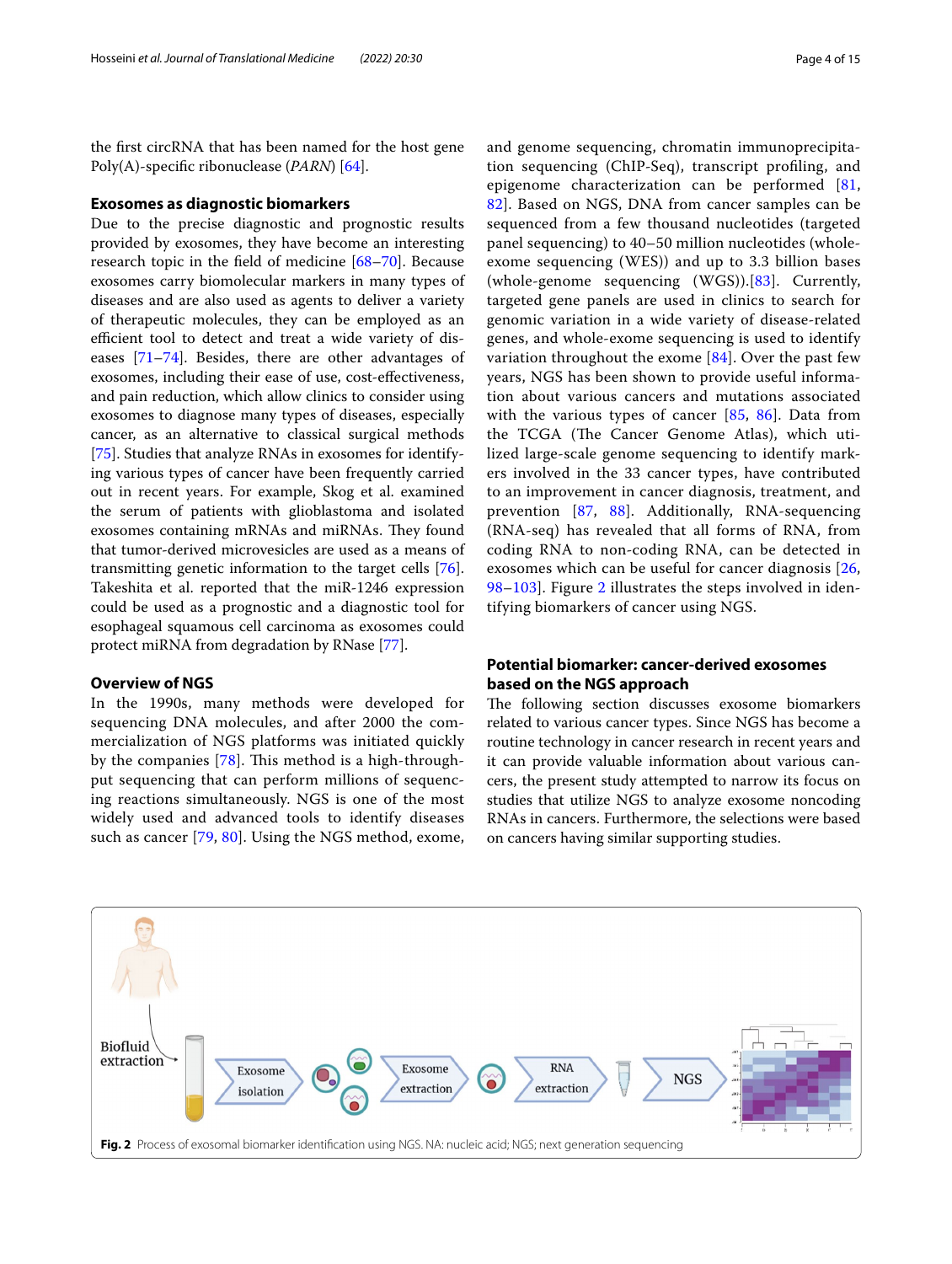#### **Pancreatic cancer**

Exosomal components such as miRNAs are used as a screening tool to detect pancreatic malignancies [[89](#page-12-7), [90](#page-12-8)]. In this regard Xu et al. collected exosomes from plasma cultures of patients with pancreatic cancer and compared them with healthy individuals, they concluded that pancreatic tumor-derived exosomes were rich in miR-196a (an indicator of pancreatic adenocarcinoma of the pancreas) and miR-1246 (an indicator of intraductal papillary mucinous neoplasms) [\[91](#page-12-9)]. Goto et al. studied the exosomal miRNAs of pancreatic cancer patients and found that the expression levels of miR-191, miR-21 (prognostic factors for overall survival), and miR-451(associated with moral nodules) had been increased. Therefore, they suggested that these miRNAs can be used as markers for the growth and metastasis of cancer cells and can be considered as key factors in the early diagnosis of pancreatic cancer [\[92](#page-12-10)]. Kumar et al. studied serum exosomes in three groups: healthy individuals, intraductal papillary mucosal neoplasms, and pancreatic ductal adenocarcinoma. They found that there are a wide variety of RNAs such as mRNAs, miRNAs, long intergenic non-coding RNAs (lincRNAs), tRNAs, and piRNAs in the serum exosomes of pancreatic cancer patients [[93](#page-12-11)]. In another study, Chen et al. studied the circRNAs using irradiation on human pancreatic cancer cells and could isolate about 12,572 circRNAs from exosomes of these cells. Among them, they found diferentially expressed circRNAs (DEcircRNAs) that were involved in the methylation process [[94\]](#page-12-12). San Lucas et al. examined exosomes from fluid biopsies of patients with pancreaticobiliary cancers and found that exosomal DNAs and RNAs of these patients can be used as acidic nucleic biomarkers to diagnose pancreatic cancer [\[95](#page-12-13)].

#### **Hepatocellular carcinoma**

One of the best preconditions to treat hepatocellular carcinoma (HCC) is early and rapid diagnosis because this type of cancer has no special manifestations in the early stages and patients miss the optimal period and timely treatment. Routine screening tests to diagnose the high-risk population of HCC included alpha phytoprotein (AFP) and ultrasonography (US) [[96\]](#page-12-14). Nevertheless, when it comes to the early diagnosis of this type of cancer, exosomes are becoming increasingly important [\[97](#page-12-15), [98\]](#page-12-5). Many studies have shown that exosomes can serve as a helpful tool for determining the type of tumor, the proliferation rate, and the progression of metastases to specifc organs in patients [[99](#page-12-16)]. For example, the Mjelle et al. study which sequenced small RNAs of tissue and serum of HCC patients to evaluate changes in miRNAs expression between diferent samples showed that miR-21 mediates a direct link between serum exosomes and tumor tissue, allowing miR-21 to enter the bloodstream via exosomes. They also found that other miRNAs such as let-7 were upregulated in serum exosomes in comparison to whole serum, as well as miR-122 quadrupled in the serum of patients with HCC compared with controls [[100\]](#page-12-17). Wang et al. studied exosomal miRNAs in serum to detect HCC, they identifed 1244 miRNAs that the expression level of some miRNAs such as miR-122-5p, miR-455-5p, miR-192-5p, miR-100-5p, and miR-1246-5p was almost doubled while, the expression levels of some other miRNAs such as miR-215-5p, miR-4443, miR-486-5p, miR-423-5p, let-7d-3p and miR-203a-3p were reduced more than two times  $[101]$  $[101]$ . In another study, Wang et al. found that people with metastatic HCC had high levels of circular RNA-prostaglandin reductase 1 (circPTGR1) expression in their serum exosomes. Through the knockdown of this circRNA, cancer cells can also be stopped from proliferating, migrating, and invading [[102](#page-12-19)]. Jung Cho et al. sequenced miRNAs in exosomes derived from hepatocellular carcinoma and concluded that miR-10b-5p, miR-18a-5p, and miR-940 expression increased in tumor tissues which among them, miR-10b-5p can be used as the main biomarker in the detection of early-stage HCC  $[103]$ . Woo et al. examined the onset of pre-metastasis in patients with HCC by sequencing miRNAs in tumor-derived exosomes and found that some miRNAs like miR-1307-5p could enhance the epithelial-to-mesenchymal transition (EMT) process through downregulation of SEC14 like lipidbinding 2 (*SEC14L2*) and Endoglin *(ENG)* genes, therefore miR-1307-5p can be used as a predictive biomarker for HCC metastasis [\[104](#page-12-20)]. Yao et al. extracted exosomal lncRNA from the sera of patients with hepatitis, cirrhosis, and HCC, as well as from the sera of healthy individuals, and concluded that lncRNA-family with sequence similarity 72 member D3 (lncRNA-FAM72D-3) and lncRNAenhancer of polycomb homolog 1–4 (lncRNA-EPC1-4) signifcantly contribute to hepatocarcinogenesis which can be used as major biomarkers in the diagnosis of HCC [[105\]](#page-12-21). In another study, Huang et al. found several thousand mRNAs and lncRNAs with diferent expressions in the plasma exosomes of HCC patients. They isolated six diferentially expressed lncRNAs from HCC cells, that were involved in processes such as proliferation, migration, and apoptosis. Among them, lncRNA-RP11- 85G21.1 (lnc85) was a novel DE‐lncRNA that regulates the function of miR-324-5p and can be considered as a diagnostic biomarker in HCC [[106\]](#page-12-22).

#### **Osteosarcoma (OS)**

Exosomes are not only promising targets to detect soft tissue cancers but also they can be easily employed for pursuing cancers such as bone sarcoma [\[107\]](#page-12-23). By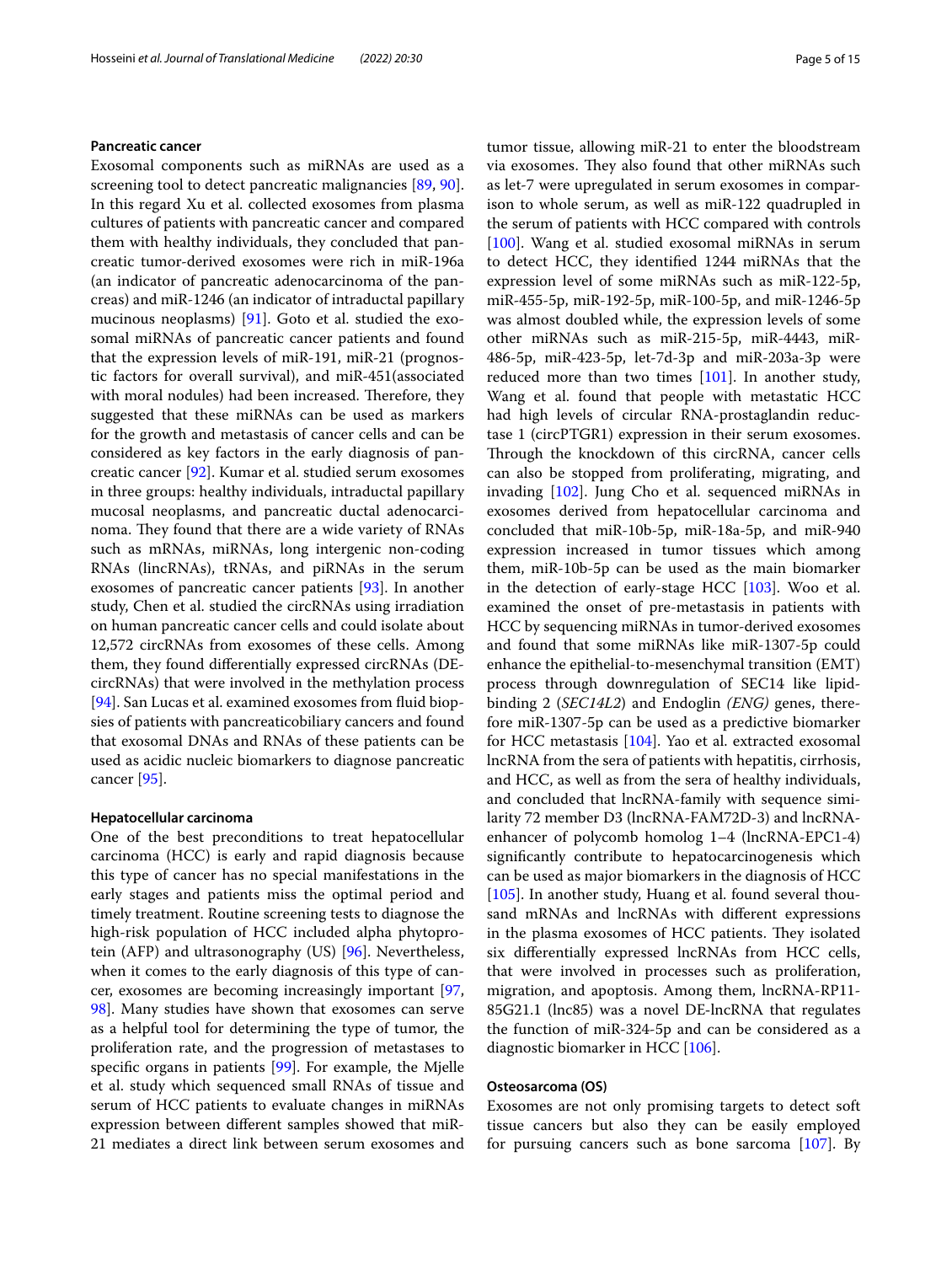extracting exosomes from the serum of patients with metastatic osteosarcoma (OS) and sequencing their RNA, Gong et al. found that the expression levels of miR-675 in metastatic OS was increased which subsequently contribute to cell migration and invasion by targeting a migration-related gene Calneuron 1 (*CALN1*) [\[108](#page-12-24)]. Jerez et al. identifed miRNAs derived from six metastatic osteosarcoma cell lines. Among them, metastatic human osteosarcoma cell line (SAOS2) had the highest exosomal miRNA biomarkers such as miR-21-5p, miR-143-3p, miR-148a-3p, and miR-181a-5p. They also found that these miRNAs may play a key role in the regulation of genes involved in apoptosis and cell adhesion [[109](#page-12-25)]. A recent study by Raimondi et al. analyzed tumor microenvironments associated with OS-derived exosomes and concluded that miR-148a and miR-21-5p are potential tumor diagnostic biomarkers. These miRNAs play a key role in tumor cell growth, osteoclastogenesis, bone resorption, and bone tumor angiogenesis [\[110](#page-12-26)]. Based on the molecular profles of patients with osteosarcomas, Cuscino et al. identifed miRNAs in circulating exosomes as biomarkers. There were eight new miRNAs found in three diferent cell lines that could be used as OS biomarkers, fve of which were found to be more prevalent in circulating exosomes among OS patients [[111](#page-12-27)].

## **Gastric cancer**

Gastric cancer (GC) is the ffth most common and the third deadliest cancer worldwide with more than one million new cases diagnosed each year [[112,](#page-12-28) [113\]](#page-12-29). Earlystage cancer has a better prognosis, so fnding non-invasive biomarkers for GC early detection can be crucial in increasing the survival rate  $[114]$  $[114]$ . To date, efforts have been made to evaluate the biomarker potential of exosomal RNAs in gastric cancer. For example, miR-92b-3p, let-7 g-5p, miR-146b-5p, and miR-9-5p are several upregulated miRNAs in GC patients' exosomes with the biomarker potential. Based on the results, it was observed that these four miRNAs in combination with carcinoembryonic antigen (CEA) have the highest diagnostic value [[115\]](#page-12-31). miR-100 and miR-148a are other upregulated exosomal miRNAs in GC which need to be further investigated as probable biomarkers [\[116](#page-12-32)]. Another study has also shown a signifcant diference in exosomal miRNA expression between gastric cancer stem-like cells (CSCs) and differentiated gastric cancer cells. Thus, exosomal miRNAs evaluation can be informative about GC formation, stage of cancer, and the possibility of recurrence [[117\]](#page-12-33). In a study using unique molecular identifers (UMI) small RNA sequencing, several dysregulated snRNAs were identifed in the serum exosomes from GC patients. Furthermore, the expression levels of miR-1307-3p and piRNAs such as piR-019308, piR-004918, and piR-018569 in GC serum exosomes were signifcantly higher compared to healthy controls. Therefore, in addition to miR-NAs, piRNAs can also be evaluated as biomarkers for GC and GC metastasis [[118\]](#page-12-34). Moreover, in a comparative study between fve GC patients and fve healthy controls, 620 upregulated and 440 downregulated circRNAs were identified. These circRNAs were involved in important cancer-related signaling pathways. They also had binding sites to interact with miRNAs and take part in expression regulation [\[119](#page-12-35)]. With further studies, these RNAs could be used as powerful diagnostic tools or even therapeutic targets for GC.

#### **Ovarian cancer**

Ovarian cancer is one of the most common and lethal cancers among women. Most cases of this cancer are diagnosed in advanced stages which increases the risk of metastasis and greatly reduces the chance of survival. Therefore, finding the right biomarkers to diagnose ovarian cancer as early as possible can have a tremendous impact on the treatment process [\[120,](#page-12-36) [121\]](#page-12-37). So far, relatively few studies have been performed on exosomal RNAs using NGS in ovarian cancer patients. However, more research is being conducted to fnd possible miRNA biomarkers. A study has shown 34 upregulated and 31 downregulated both in plasma and exosomes, which these miRNAs were previously seen to be involved in cancer-related pathways like the mitogen-activated protein kinase (MAPK) signaling pathway or EMT process  $[121]$  $[121]$ . In addition to plasma, another study has been performed on peritoneal exosomes isolated from patients with peritoneal metastatic epithelial ovarian cancer compared with patients with acute pelvic peritonitis as the control group. The results showed that miR-149-3p and miR-222-5p were signifcantly upregulated and associated with poor survival in epithelial ovarian cancer (EOC). Both of these miRNAs appear to play an oncogenic role in EOC, perhaps through inhibition of MHC I expression  $[122]$  $[122]$ . There are also studies of exosomal RNAs that have shown some miRNAs can act as a double-edged sword. For instance, in Yeung et al. study, exosomes derived from cancer-associated adipocytes (CAAs) and cancer-associated fbroblasts (CAFs) revealed the signifcant abundance of miR-21 in these exosomes [[123\]](#page-12-39). Exosomal miR-21 can be carried to the neighboring cells and spread the malignant phenotype by inducing metastasis. It can also induce chemoresistance by targeting apoptotic protease activating factor 1 (APAF1) [\[123\]](#page-12-39). However, on the opposite side, miR-146a and miR-10a which derived from amniotic fuid stem cells (AFSCs) can prevent chemotherapy-induced premature ovarian failure (CTx-induced POF). It has been shown that these two miRNAs exhibit high expression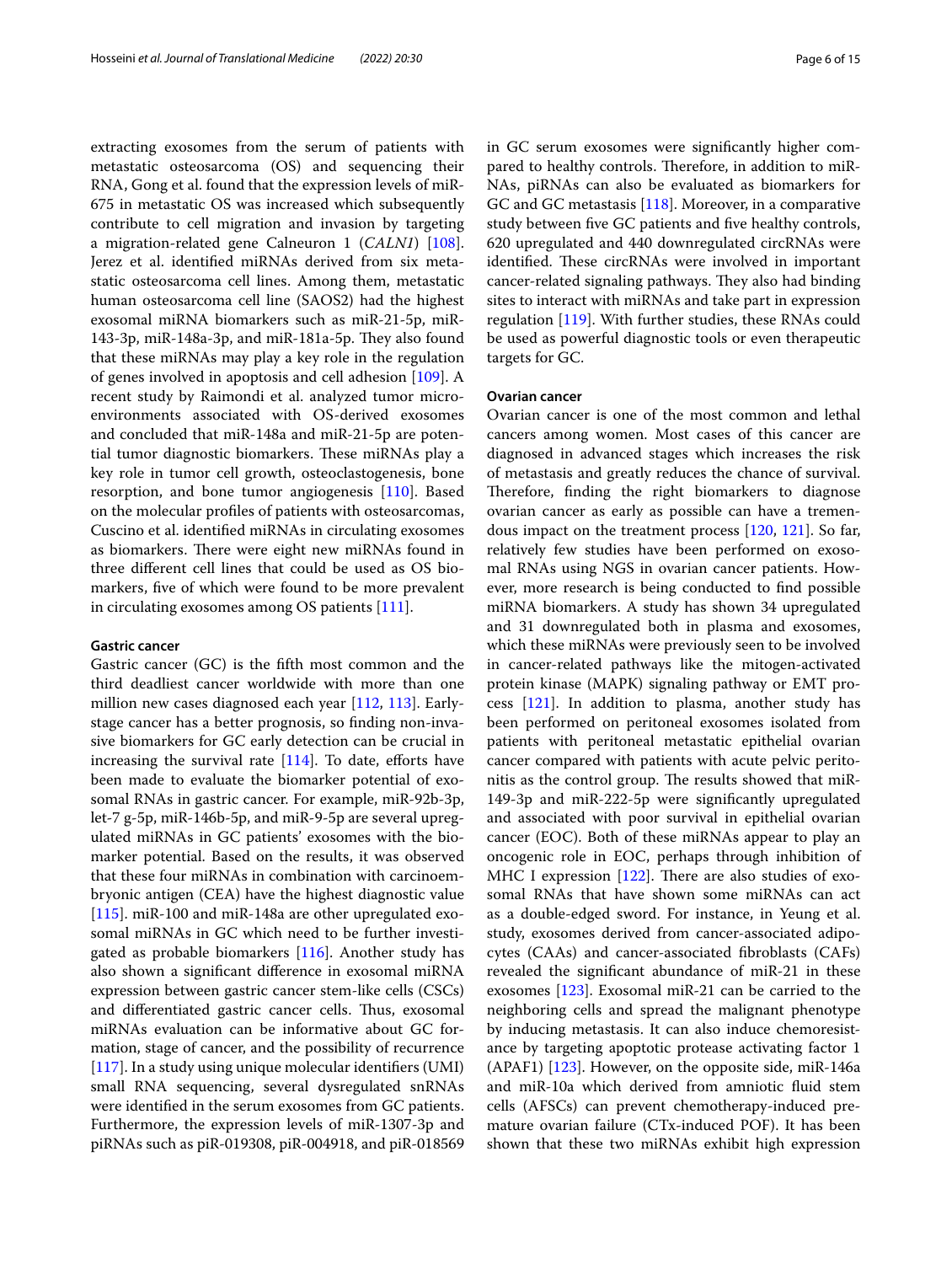levels in AFSC-derived exosomes in the mouse models. Among these two, it is observed that miR-10a can cause an anti-apoptotic efect in the granulosa cells that have been affected by chemotherapy. Therefore, miR-10a is a possible therapeutic approach for CTx-induced POF [[124\]](#page-12-40). Given what has been discussed, further studies on miRNAs as well as studies on other types of exosomal RNAs could be helpful in the rapid diagnosis and even treatment of ovarian cancer.

#### **Breast cancer**

Breast cancer is the most common cancer among women with an annual increase in incidence. It is the second deadliest cancer after lung cancer. This cancer is highly heterogeneous and complicated. Early detection is crucial to reducing mortality and improving treatment effectiveness  $[125, 126]$  $[125, 126]$  $[125, 126]$  $[125, 126]$ . There have been many studies that focused on exosomal microRNAs. For example, a study in 2016 on breast cancer cell lines in mouse models using RNA sequencing showed that the expression levels of miR-1246 and miR-21 were signifcantly higher in breast cancer exosomes [\[127](#page-12-43)]. Additional qRT-PCR studies performed on human patients have shown similar findings  $[127]$  $[127]$ . The exosomal miRNAs of plasma samples were analyzed in another study carried out by Wu et al. on 27 patients and 3 healthy controls. Only on triple-negative breast cancer (TNBC) subtype, ffty-four miRNAs (20 upregulated miRNAs and 34 downregulated miRNAs with deregulated expression) were observed, while no signifcant changes were shown in other subtypes. These fifty-four miRNAs were associated with various cancer-related pathways [\[128](#page-13-0)]. Also, a two-year follow-up program showed that the expression levels of hsa-miR-150-5p, hsa-miR-576-3p, and hsa-miR-4665-5p were higher in patients with recurrent breast cancer than in patients with no recurrence. Thus, it is possible that the expression levels of these exosomal miRNAs can help to diagnose recurrent breast cancer [[128\]](#page-13-0). Furthermore, exosomal miRNAs may also be potential biomarkers of cancer metastasis and progression. For instance, miR-363-5p is an exosomal miRNA that is upregulated in breast cancer. It also exhibits a lower expression in patients with lymph node (LN) metastasis and seems to inhibit metastasis via regulating its downstream target platelet-derived growth factor subunit B (PDGFB), thus, this miRNA can be considered as a potential biomarker for axillary lymph node metastasis [[129](#page-13-1)]. Research on exosomes secreted by CAFs has been demonstrated remarkable results. For example, exosomal miR-500a-5p expression is higher in CAFs compared to normal fbroblasts. Exosomes are capable of transmitting this miRNA from CAFs to neighboring cells, allowing it to promote cancer progression and metastasis, and result in

In addition to miRNAs, lncRNAs and circRNAs have been observed to be deregulated in exosomes that originated from breast cancer cells. Evaluation of exosomal lncRNA-H19 in breast cancer patients demonstrated that patients who are resistant to doxorubicin show higher expression levels of exosomal lncRNA-H19 in comparison with parental cells, suggesting that the exosomal lncRNA-H19 can be considered as a biomarker for monitoring doxorubicin resistance in breast cancer [\[131](#page-13-3)]. According to research by Dong et al., trastuzumab resistance might be induced in sensitive cells by the release of exosomes secreted by trastuzumab-resistant breast cancer cells that express higher levels of lncRNA-SNHG14 [[132\]](#page-13-4). Besides, the correlation between increased expression of exosomal lncRNA-SNHG14 and distant metastasis and lymph node metastasis of breast cancer has been shown [[132](#page-13-4)]. In addition, it has been found that the expression of exosomal lncRNA-SNHG14 in the serum of patients resistant to trastuzumab was higher when compared with patients who responded to the treatment [[132\]](#page-13-4).

Yang et al. investigated the potential clinical application of exosomal circRNAs in the prognosis of TNBC. Their results revealed the differential expression of circRNAs in TNBC cells and non-TNBC cells as well as in their exosomes; they also found that circ-proteasome 20S subunit alpha 1 (circ-PSMA1) act as an upregulated circRNAs in the TNBC cells and their exosomes, as well as in the exosomes isolated from TNBC patients' serum. Moreover, the results showed that circ-PSMA1 overexpression promoted tumorigenesis, metastasis, and migration in TNBC both in vitro and in vivo [[133\]](#page-13-5).

#### **Prostate cancer**

Exosomes are one of the most important biomarkers in the early diagnosis and prognosis of prostate cancer in men [\[134](#page-13-6)]. Exosomes can be isolated from the blood or urine of prostate cancer patients and are associated with cancer metastasis  $[135, 136]$  $[135, 136]$  $[135, 136]$ . They are involved in RNA exchange between cells that can be used as biomarkers of prostate cancer severity. [[137\]](#page-13-9). Furthermore, Yang et al.'s meta-analysis study confrmed that the exosomal miR-NAs can provide a high level of diagnostic information for prostate cancer patients [[138\]](#page-13-10). Over the past several years, researchers have been able to explore and evaluate several important urinary exosomes biomarkers associated with prostate cancer. In this regard, Rodriguez et al. evaluated miRNAs within urinary exosomes as non-invasive biomarkers of prostate cancer. They found that the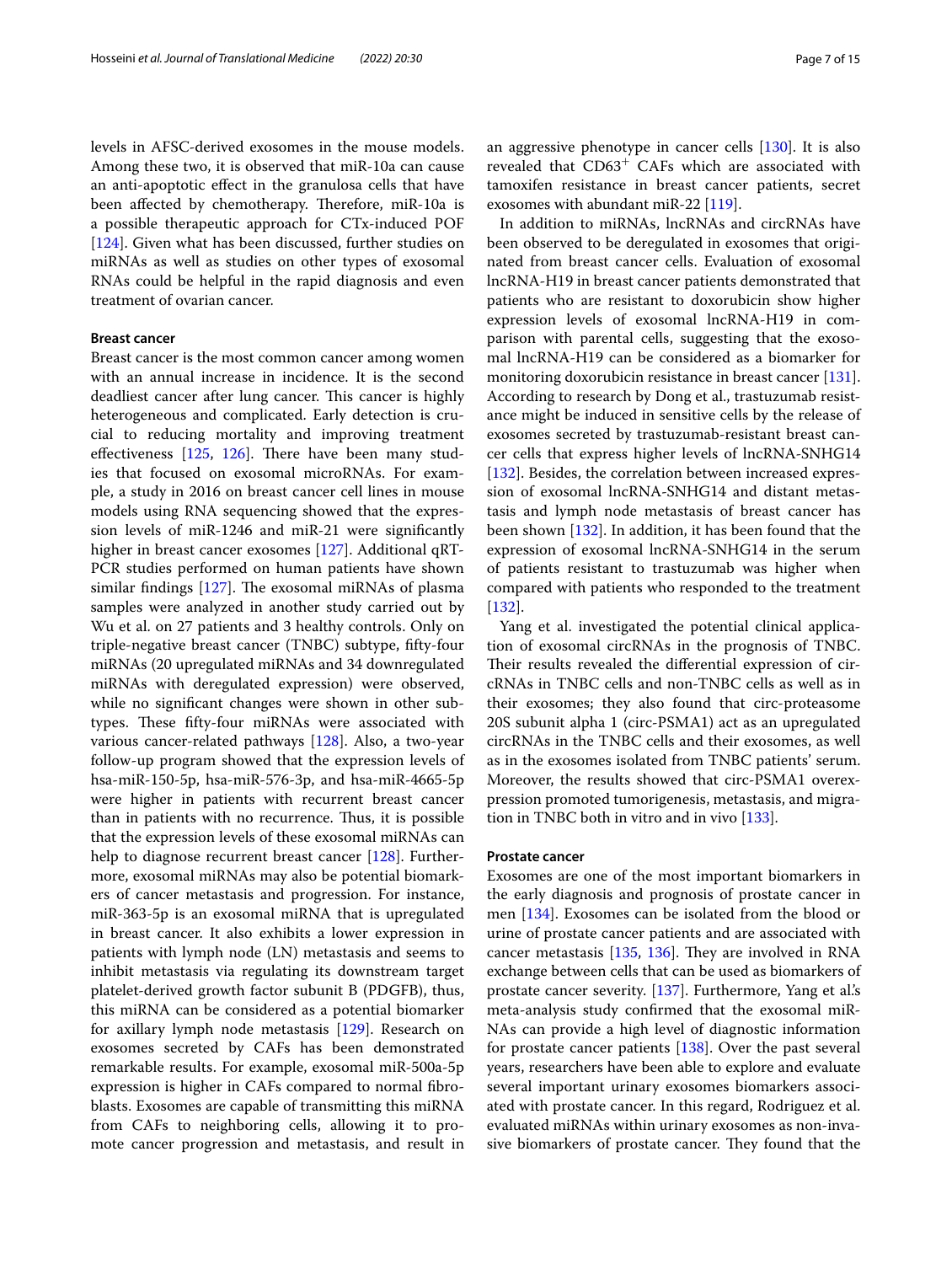expression of some miRNAs (such as miR-196a-5p, miR-34a-5p, miR-143-3p, miR-501-3p, and miR-92a-1-5p) was reduced in patients with prostate cancer compared to healthy individuals [\[139](#page-13-11)]. Huang et al. found that miR-30a/e-5p isolated from specimens of prostate cancer patients was the best reference control in these patients [[140\]](#page-13-12). Koppers-Lalic et al. evaluated isomiRs (miRNA variants) of urinary exosomes in patients with non-invasive prostate cancer. They found that the expression levels of miR-21, miR-204, and miR-375 increased in cancer patients in comparison to healthy individuals [\[141\]](#page-13-13). Furthermore, Zhou et al. found that in patients with prostate cancer, the expression levels of miR-217 (involved in cancer cell proliferation and invasion) and miR-23b-3p (involved in growth inhibition) were increased and decreased, respectively [[142\]](#page-13-14). Huang et al. evaluated the exosomal biomarkers such as miR-1290 and miR-375 from patients with castration-resistant prostate cancer, displayed that these miRNAs were associated with poor overall survival in the screening cohort [[140\]](#page-13-12).

#### **Advantageous**

Exosomes offer numerous advantages over other diagnostic methods. Firstly, they are secreted by virtually all living cells, exist in various body fuids, and their overall levels are commonly elevated in most diseases while retaining biological information from the parent cells. These features indicate their importance in reflecting the status of parental cells and the convenience of their extractions [\[9](#page-10-5), [143](#page-13-15)–[149\]](#page-13-16). For instance, obtaining exosomes from body fuids is more convenient than isolating CTCs as these cells are minimal in the blood [[150](#page-13-17), [151](#page-13-18)]. With many known classic extraction approaches and a remarkable number of new methods under development, exosomes are more qualifed for clinical application than CTCs [[150](#page-13-17), [152\]](#page-13-19).

Second, exosomes with lipid bilayers could stabilize and protect biomacromolecules against proteinases, RNases, and other enzymatic activity existing in the biofuids, allowing them to be stored for an extended period unlike various biomarker assays requiring fresh biofuids [[153–](#page-13-20)[157](#page-13-21)]. The storage of exosomes at  $4 °C$  for 24 h followed by freezing at−80 °C will not change markedly the quality of exosomal markers when compared with immediate storage at−80 °C and fresh urine samples [\[158](#page-13-22)]. Indeed, the high biological stability of exosomes could greatly increase their clinical applications while reducing the cost of sample short-term storage and comforting their transportation [\[159\]](#page-13-23).

Third, exosomes greatly enhance sensitivity and specificity by reducing the complexity of the biological matrix and reducing noises in the assay, thereby enabling the detection of low abundance biomacromolecules.

 $[160-162]$  $[160-162]$  $[160-162]$ . The amplified sensitivity of exosome-based biomarkers versus total serum and urine biomarkers has been shown by several studies [[163–](#page-13-26)[165](#page-13-27)]. For example, in patients with colorectal cancers, exosomal miRNAs extracted from sera showed higher sensitivity (90%) in comparison to carcinoembryonic antigen (CEA) and carbohydrate antigen 19-9 (CA19-9) serum biomarkers with

30.7% and 16% sensitivity, respectively [\[165\]](#page-13-27). In addition, it is challenging to distinguish the noises of normal cells from the signal of cancerous cells while transcriptome analysis of RNA is conducted [\[166](#page-13-28)]. Additionally, when RNA is directly isolated from plasma, it is even more challenging to analyze due to the overwhelming megakaryocyte RNA background caused by platelet-derived RNA. [[167](#page-13-29)]. The fact that exosomes contain tumor-specifc surface proteins makes them uniquely able to eliminate normal cells noises [\[166](#page-13-28)].

Fourth, as far as DNA is concerned, it is more valuable than other sources of DNA, for example, exosomes contain more cfDNA and mitochondrial DNA copies than plasma, which makes them more efective for detecting cancer [\[168](#page-13-30), [169\]](#page-13-31). Moreover, exosomal DNA mutation frequency has higher detection sensitivity and specifcity and greater prognostic value compared with cfDNA [[170–](#page-13-32)[173](#page-14-0)].

Fifth, NGS-based studies have shown that exosomes contain a variety of RNA biotypes such as circRNAs [[9\]](#page-10-5) lncRNA [\[155](#page-13-33), [174\]](#page-14-1), mRNAs [\[76,](#page-11-29) [175–](#page-14-2)[177](#page-14-3)], miRNAs [[178\]](#page-14-4), mRNA fragments [\[62](#page-11-20)], piwi-interacting RNA, and fragments of numerous noncoding RNAs including transfer RNA, ribosomal RNA, Y RNAs, and vault RNA [[16,](#page-10-11) [155](#page-13-33), [179](#page-14-5)–[183\]](#page-14-6). Currently, mRNAs are the most typical biomarkers with clinical applications even though, microRNA studies have dominated the investigations on clinical biomarkers as they are plentiful RNA biotypes with well-known regulatory capabilities (Table [1](#page-8-0)). The longer RNA biotypes particularly mRNAs with well-known mutations have been known as 'low hanging fruit' [[9](#page-10-5)]. Long RNAs not only make the assessment of gene expression levels and the recognition of tumorspecifc somatic modifcations possible but also make it possible to study the processes indicating disease state or progression  $[62, 155, 179]$  $[62, 155, 179]$  $[62, 155, 179]$  $[62, 155, 179]$  $[62, 155, 179]$  $[62, 155, 179]$ . The detection of circRNAs specifc to diseases provides efective insights that cannot be obtained by employing small RNA, DNA, or protein assays [\[9\]](#page-10-5).

Sixth, exosomes can improve the sensitivity of mutation detection. Compared with ctDNA alone, circulating nucleic acids especially exosomal RNAs could increase the whole number of mutant copies accessible for sampling [\[9](#page-10-5), [171\]](#page-13-34). Combined analysis of ctDNA and exosomal RNA showed that the epidermal growth factor receptor (EGFR) gene activating mutations had almost 10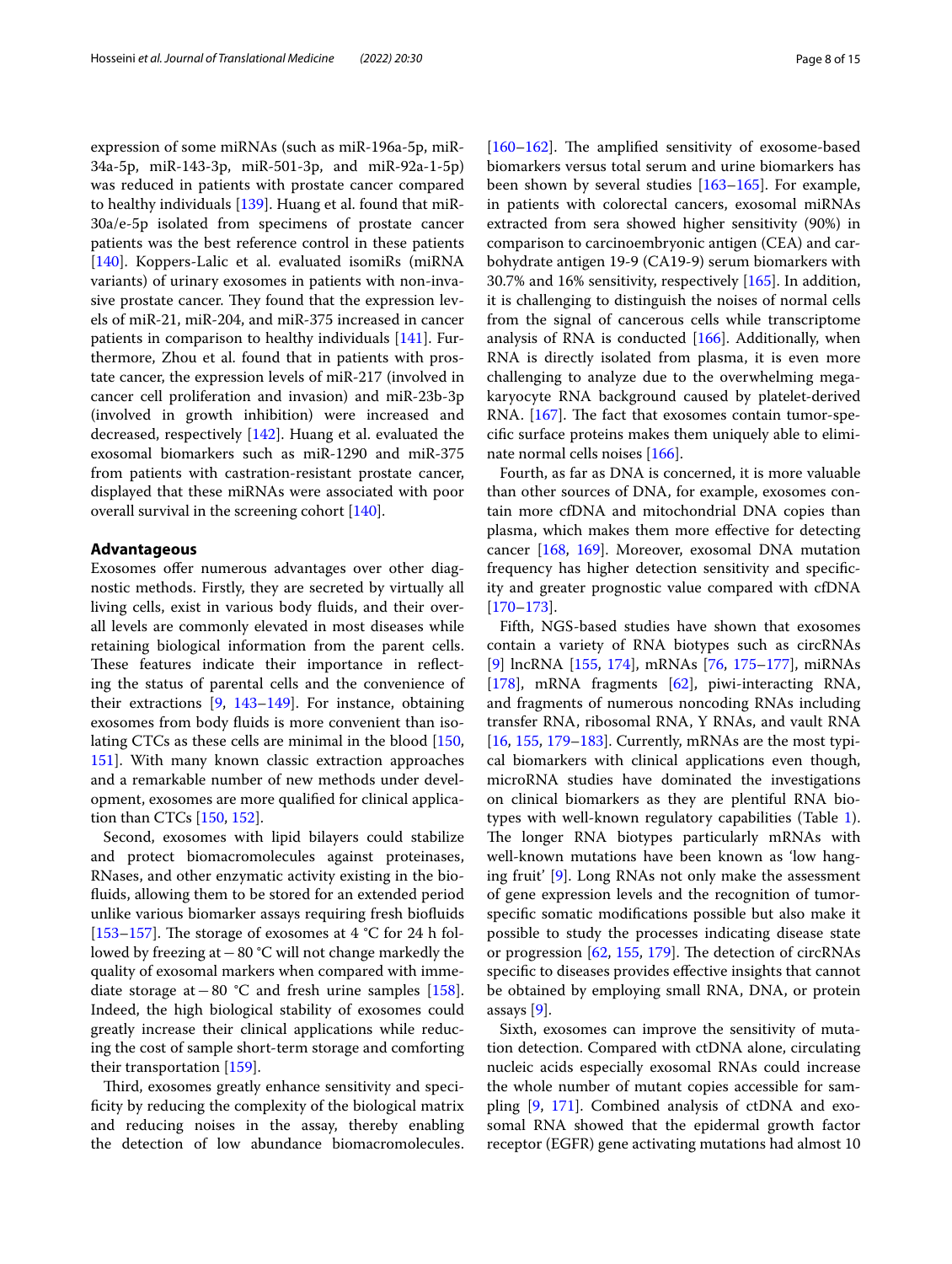## <span id="page-8-0"></span>**Table 1** Classifcation of described exosomal RNA in various cancers

| Cancer                   | <b>Exosomal RNA</b>                                                       | <b>Expression levels</b>     | <b>Action of mode</b>                                                                       | Origin of the exosomes       | Refs.   |
|--------------------------|---------------------------------------------------------------------------|------------------------------|---------------------------------------------------------------------------------------------|------------------------------|---------|
| Breast cancer            | miR-1246, miR-21                                                          | Upregulated                  |                                                                                             | Plasma (mouse model)         | $[127]$ |
|                          | miR-363-5p                                                                | Downregulated                | Inhibition of Axillary lymph<br>node metastasis                                             | Plasma                       | $[129]$ |
|                          | miR-500a-5p                                                               | Upregulated                  | Metastasis                                                                                  | CAFs                         | $[130]$ |
|                          | $miR-22$                                                                  | Upregulated                  | Tamoxifen resistance                                                                        | $CD63 + CAFs$                | $[119]$ |
| Breast cancer (TNBC)     | miR-150-5p miR-576-3p miR-<br>4665-5p                                     | Upregulated                  | Cancer recurrence                                                                           | Plasma                       | [128]   |
| Gastric cancer           | miR-92b-3p, let-7 g-5p, miR-<br>146b-5p, and miR-9-5p                     | Upregulated                  |                                                                                             | Serum                        | $[115]$ |
|                          | miR-100 and miR-148a                                                      | Upregulated                  |                                                                                             | Gastric cancer cells         | [116]   |
|                          | miR-1290, miR-1246, miR-<br>628-5p, miR-675-3p, miR-424-5p,<br>miR-590-3p | Upregulated                  |                                                                                             | CSCs                         | [117]   |
|                          | let-7b-5p, miR-224-5p, miR-<br>122-5p, miR-615-3p, miR-5787               | Downregulated                |                                                                                             | CSCs                         | [117]   |
|                          | miR-1307-3p, piR-019308, piR-<br>004918, and piR-018569                   | Upregulated                  |                                                                                             | Serum                        | [118]   |
|                          | piR-004918 and piR-019308                                                 | Upregulated                  | Metastasis                                                                                  | Serum                        | $[118]$ |
| Ovarian cancer           | miR-106a-5p, let-7d-5p, and<br>miR-93-5p                                  | Upregulated                  |                                                                                             | Plasma                       | $[121]$ |
|                          | miR-122-5p, miR-185-5p, and<br>miR-99b-5p                                 | Downregulated                |                                                                                             | Plasma                       | [121]   |
|                          | miR-149-3p and miR-222-5p                                                 | Upregulated                  |                                                                                             | Peritoneum                   | $[122]$ |
|                          | miR <sub>21</sub>                                                         | Upregulated                  | Metastasis and chemoresistance                                                              | CAAs and CAFs                | $[123]$ |
| Prostate cancer          | miR-196a-5p, miR-34a-5p,<br>miR-143-3p, miR-501-3p and<br>miR-92a-1-5p    | Downregulated                |                                                                                             | Urine                        | [139]   |
|                          | miR-30a/e-5p                                                              | Endogenous normalizers       |                                                                                             | Plasma                       | $[140]$ |
|                          | miR-21, miR-204, miR-375                                                  | Upregulated                  | Tumor development                                                                           | Urine                        | $[141]$ |
|                          | miR-217<br>miR-23b-3p                                                     | Upregulated<br>Downregulated | Cell proliferation, growth<br>inhibition                                                    | Plasma                       | $[142]$ |
|                          | miR-1290 and miR-375                                                      | Upregulated                  |                                                                                             | Plasma                       | $[140]$ |
| Pancreatic cancer        | miR-196a and miR-1246                                                     | Upregulated                  | Indicator of intraductal papillary<br>mucinous neoplasms and pan-<br>creatic adenocarcinoma | Plasma                       | $[91]$  |
|                          | miR-191, miR-21, and miR-451a                                             | Upregulated                  | Growth and metastasis                                                                       | Serum                        | $[92]$  |
|                          | miR-21, let-7 and miR-122                                                 | Upregulated                  |                                                                                             | Tissue and serum             | [100]   |
|                          | miR-122-5p, miR-455-5p,<br>miR-192-5p, miR-100-5p and<br>miR-1246-5p      | Upregulated                  | Tumor progression                                                                           | Serum                        | [101]   |
| Hepatocellular carcinoma | circPTGR1                                                                 | Upregulated                  | cell proliferation, migration, and<br>invasion of metastatic tumors                         | Serum                        | $[102]$ |
|                          | miR-10b-5p, miR-18a-5p and<br>miR-940                                     | Upregulated                  | Early-stage HCC                                                                             | Serum                        | [103]   |
|                          | miR-1307-5p                                                               | Upregulated                  | Promoting EMT                                                                               | Serum                        | $[104]$ |
|                          | Inc-FAM72D-3 and Inc-EPC1-4                                               | Upregulated                  | Tumor cell viability,<br>Inhibition of cell proliferation<br>and cell apoptosis             | Serum                        | $[105]$ |
|                          | lnc85                                                                     | Upregulated                  | Proliferation, migration, and<br>apoptosis                                                  | Plasma                       | [106]   |
| Osteosarcoma             | miR-675                                                                   | Upregulated                  | Migration and invasion                                                                      | Serum                        | $[108]$ |
|                          | miR-21-5p, miR-143-3p, miR-<br>148a-3p, and miR-181a-5p                   | Upregulated                  | Metastasis regulation                                                                       | Serum-free conditioned media | $[109]$ |
|                          | miR-148a and miR-21-5p                                                    | Upregulated                  | Bone remodeling and tumor<br>angiogenesis                                                   | Low serum medium             | $[110]$ |

TNBC; triple-negative breast cancer, CAFs; cancer-associated fbroblasts, CSCs; cancer stem-like cells, HCC; hepatocellular carcinoma, EMT; epithelial-to-mesenchymal transition, lncRNA-FAM72D-3; lncRNA-family with sequence similarity 72 member D3, lncRNA-EPC1-4; lncRNA- enhancer of polycomb homolog 1–4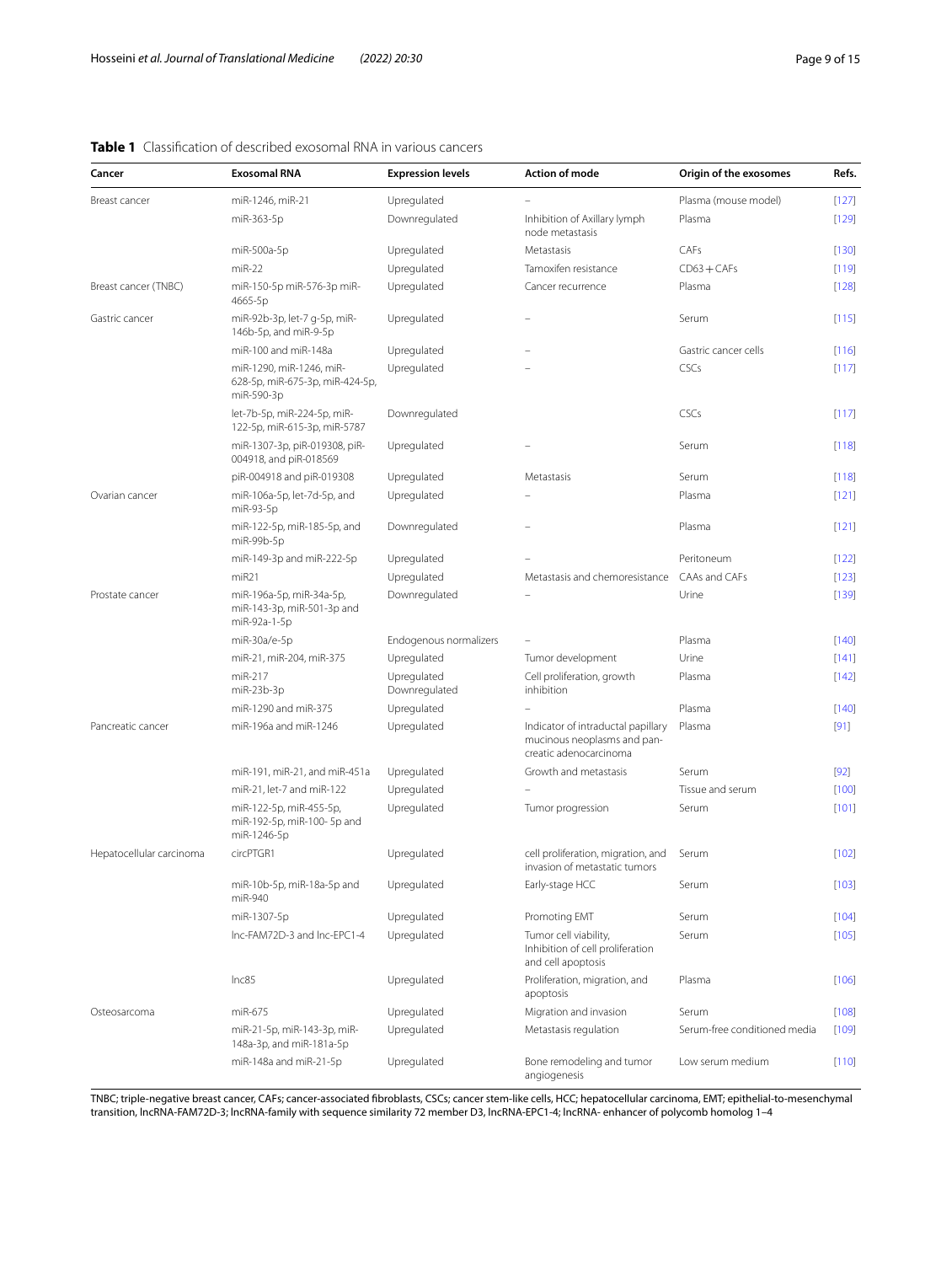times more copies. It suggests that exosomal RNA may increase the potential for detection of mutations in blood samples, particularly when very few copies of ctDNA are available at the beginning of diseases [\[9](#page-10-5), [171](#page-13-34)]. Moreover, the follow-up of *EGFR*, Kirsten rat sarcoma virus (*KRAS*) and, v-Raf murine sarcoma viral oncogene homolog B1 (*BRAF*) genes mutations in ctDNA and exosomes over time revealed that the combined analysis of tumor materials from exosomes with ctDNA could markedly improve the achievement of a liquid biopsy test [[171](#page-13-34)].

#### **Limitations**

Some obstacles are limiting the clinical application of exosomes as tumor markers. The first limitation is the lack of a rapid, efficient, and cost-effective exosome isolation method, which is essential for reproducible analytical results [[157](#page-13-21)]. Ultracentrifugation, ultrafltration, density-gradient ultracentrifugation, immunoprecipitation, and size-exclusion chromatography are some of the more common methods used for exosome isolation [[184](#page-14-7), [185](#page-14-8)]. Unfortunately, there have been reports that these methods are extremely costly, time-consuming, cumbersome, and they cannot remove impurities  $[186]$  $[186]$  $[186]$ . The gold standard for the isolation and purity of exosomes is ultracentrifugation; however, it is the most time-consuming method  $[3, 187-189]$  $[3, 187-189]$  $[3, 187-189]$  $[3, 187-189]$  $[3, 187-189]$ . The second challenge is the identifcation and quantifcation of exosomes. Flow cytometry, enzyme-linked immunosorbent, nanoparticle tracking analysis (NTA) are commonly used methods for the quantifcation of exosomes, each with its own advantages and disadvantages  $[190]$  $[190]$ . For example, flow cytometry can detect and sort numerous exosomes by species. However, it requires expensive equipment and yields inconsistent results [\[3](#page-10-1)]. Enzyme-linked immunoassay (ELISA) is used for more specifc capturing of tumor-derived exosomes by applying specifc antibodies against tumor markers such as Glypican-1 (GPC-1), Caveolin-1 (CAV1), or heat shock protein 90 (HSP90) [\[3](#page-10-1)]. However, the biological noise or contamination caused by other biomolecules in the sample endangers the qualifcation of ELISA for exosome identifcation [[3\]](#page-10-1). NTA could identify the type of exosome, but it is time-consuming as well and requires expensive equipment [\[3](#page-10-1)]. An ideal method should address these limitations in terms of purity, cost, equipment, and time to be clinically applicable  $[3]$  $[3]$ . Third, the great heterogeneity of extracellular vesicles adds an extra level of difficulty in their purification. There have been many studies developing exosome-based biomarkers, but they have employed diferent methods for purifying the exosomes, resulting in difficulties with normalizing the results and making comparisons difficult [[186\]](#page-14-9). Despite the argument that exosomes should be classifed as blood cells, it has been shown that exosomes have obvious heterogeneity due to their contents as well as their surface characterization [[186](#page-14-9)].

## **Conclusion**

In recent decades, the failure of conventional solid biopsy in addressing cancer detection has highlighted the importance of liquid biopsy as a minimally invasive and alternative approach for prognosis, diagnosis, and monitoring of cancer patients. A liquid biopsy is acquired from various body fuids and consists of abundant biological information from the originated cells, such as CTC, exosomes, ctDNA, or cell-free DNA, as well as circulating RNAs. The advances in NGS make CTCs and ctDNAs more cost-efective, but they sufer from several limitations, including the limited number of CTCs in the blood or the degradation of ctDNA soon after release. On the other hand, exosomes widely exist in all body fuids, carry about 90% of circulating tumor DNAs, and can protect diferent biomolecules, such as nucleic acids, proteins, and lipids, against degradation. More importantly, exosomes carrying diferent biotypes of nucleic acids, refecting the earlier stages of pathological states, provide a promising platform for cancer prognosis, diagnosis, and the follow-up of treatment in precision and personalized medicine.

Unfortunately, the clinical application of exosomes is currently limited by several factors, including the lack of an ideal isolation and characterization method and the inability to classify exosomes secreted by normal cells and tumor cells. Hence, the need for addressing these limitations to use the unique potential of exosomes for capturing the dynamic complexity of cancer is currently highly demanded.

#### **Abbreviations**

EVs: Extracellular vehicles; CTCs: Circulating tumor cells; lncRNA: Long noncoding RNA; tRNA: Transfer RNA; rRNA: Ribosomal RNA; MVBs: Multivesicular bodies; ILVs: Intraluminal vesicles; NGS: Next generation sequencing; MPS: Massively parallel sequencing; WES: Whole-exome; WGS: Whole-genome; HCC: Hepatocellular carcinoma; AFP: Alpha phytoprotein; US: Ultrasonography; OS: Osteosarcoma; GC: Gastric cancer; CSCs: Cancer stem-like cells; UMI: Unique molecular identifers; circRNA: Circular RNAs; EOC: Epithelial ovarian cancer; CAAs: Cancer-associated adipocytes; AFSCs: Amniotic fuid stem cells; TNBC: Triple-negative breast cancer; LN: Lymph node; PDGFB: Platelet-Derived Growth Factor Subunit B; cfDNA: Cell-free DNA; NTA: Nanoparticle tracking analysis.

#### **Acknowledgements**

Tanks for the Molecular Medicine Research Center, Tabriz University of Medical Sciences.

#### **Authors' contributions**

Study design and fnalizing the manuscript: TG and VT, literature review: APT and PA, writing manuscript: KH, MR, SM. All authors read and approved the final manuscript.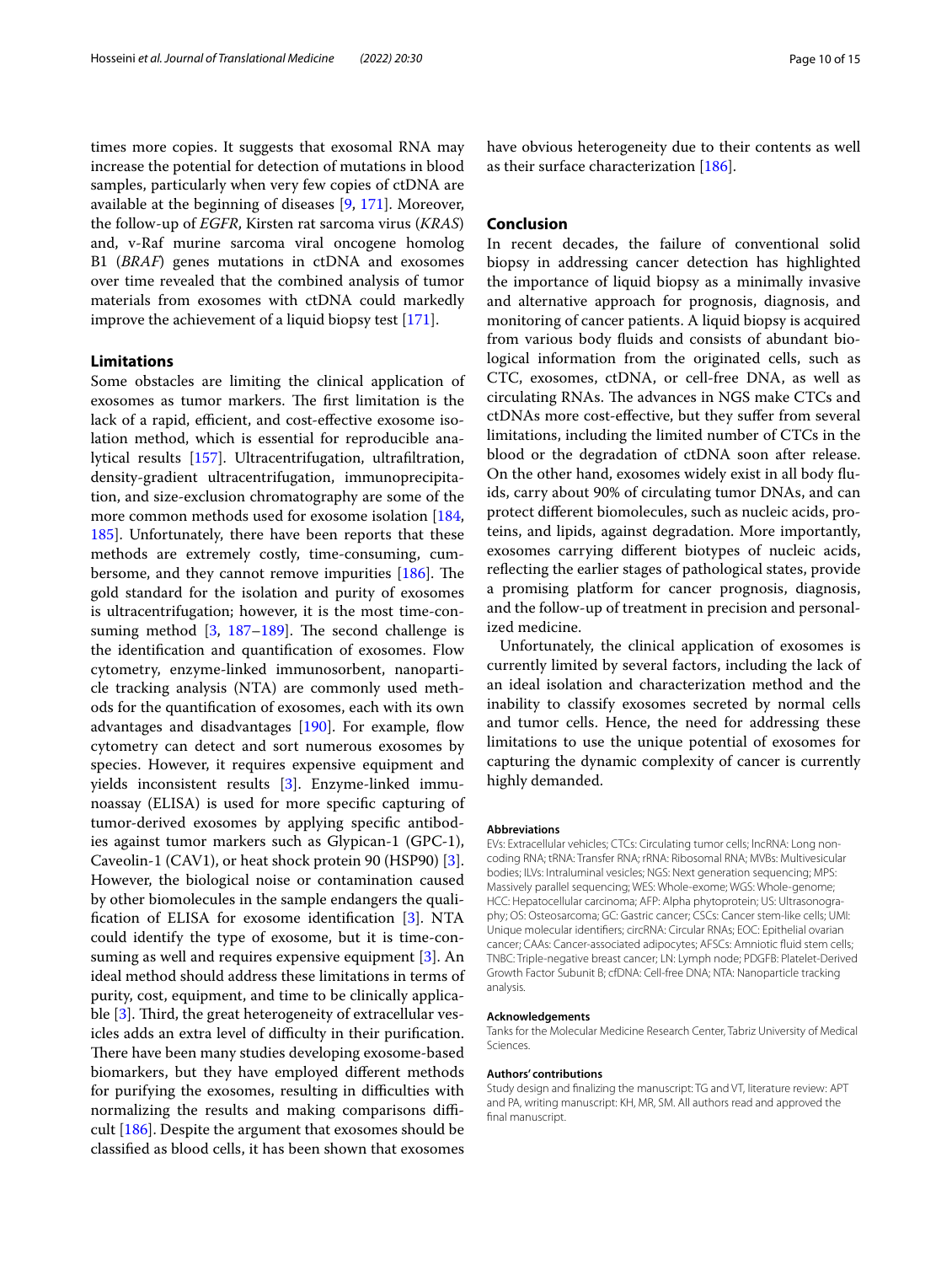#### **Funding**

This work was supported by the Molecular Medicine Research Center (MMRC), Tabriz University of Medical Sciences.

## **Availability of data and materials**

Not applicable.

## **Declarations**

**Ethics approval and consent to participate** Not applicable.

#### **Consent for publication**

Not applicable.

#### **Competing interests**

The authors declare that they have no competing interests.

#### **Author details**

<sup>1</sup> Department of Molecular Medicine, Faculty of Advanced Medical Sciences and Technologies, Shiraz University of Medical Sciences, Shiraz, Iran. <sup>2</sup>Student Research Committee, Shiraz University of Medical Sciences, Shiraz, Iran. 3 <sup>3</sup> Present Address: Department of Medical Genetics, Faculty of Medicine, Tabriz University of Medical Sciences, Tabriz, Iran. <sup>4</sup> Department of Biochemistry and Clinical Laboratories, Faculty of Medicine, Tabriz University of Medical Sciences, Tabriz, Iran. <sup>5</sup> Department of Pharmacognosy, Faculty of Pharmacy, Tabriz University of Medical Sciences, Tabriz, Iran. <sup>6</sup>Drug Applied Research Center, Tabriz University of Medical Sciences, Tabriz, Iran. <sup>7</sup> Molecular Medicine Research Center, Biomedicine Institute, Tabriz University of Medical Sciences, Tabriz, Iran.

#### Received: 24 July 2021 Accepted: 5 January 2022 Published online: 15 January 2022

#### <span id="page-10-0"></span>**References**

- 1. Kandoth C, McLellan MD, Vandin F, Ye K, Niu B, Lu C, Xie M, Zhang Q, et al. Mutational landscape and signifcance across 12 major cancer types. Nature. 2013;502:333–9.
- 2. Egan TK. Monitoring patients undergoing cancer therapy. Lab Med. 2000;31:666–71.
- <span id="page-10-1"></span>3. Makler A, Asghar W. Exosomal biomarkers for cancer diagnosis and patient monitoring. Expert Rev Mol Diagn. 2020;20:387–400.
- <span id="page-10-2"></span>4. Lokhandwala T, Bittoni MA, Dann RA, D'Souza AO, Johnson M, Nagy RJ, Lanman RB, Merritt RE, et al. Costs of diagnostic assessment for lung cancer: a medicare claims analysis. Clin Lung Cancer. 2017;18:e27–34.
- 5. Neal R, Tharmanathan P, France B, Din N, Cotton S, Fallon-Ferguson J, Hamilton W, Hendry A, et al. Is increased time to diagnosis and treatment in symptomatic cancer associated with poorer outcomes? Systematic review Br J Cancer. 2015;112:S92–107.
- 6. Carp LT, Papachristou N, Urch C, Majeed A, El-Khatib M, Aylin P, Atun R, Carp J, et al. Preventing delayed diagnosis of cancer: clinicians' views on main problems and solutions. J Global Health. 2016;6:89.
- <span id="page-10-3"></span>7. Cassim S, Chepulis L, Keenan R, Kidd J, Firth M, Lawrenson R. Patient and carer perceived barriers to early presentation and diagnosis of lung cancer: a systematic review. BMC Cancer. 2019;19:1–14.
- <span id="page-10-4"></span>Leighl NB, Page RD, Raymond VM, Daniel DB, Divers SG, Reckamp KL, Villalona-Calero MA, Dix D, et al. Clinical utility of comprehensive cell-free DNA analysis to identify genomic biomarkers in patients with newly diagnosed metastatic non–small cell lung cancer. Clin Cancer Res. 2019;25:4691–700.
- <span id="page-10-5"></span>9. Yu W, Hurley J, Roberts D, Chakrabortty S, Enderle D, Noerholm M, Breakefeld X, Skog J. Exosome-based liquid biopsies in cancer: opportunities and challenges. Ann Oncol. 2021;9:67.
- <span id="page-10-6"></span>10. Yáñez-Mó M, Siljander PRM, Andreu Z, BedinaZavec A, Borràs FE, Buzas EI, Buzas K, Casal E, et al. Bilogical properties of extracellular vesicles and their physiological functions. J Extracellular Vesicles. 2015;4:27066.
- <span id="page-10-7"></span>11. Mathieu M, Martin-Jaular L, Lavieu G, Théry C. Specifcities of secretion and uptake of exosomes and other extracellular vesicles for cell-to-cell communication. Nat Cell Biol. 2019;21:9–17.
- <span id="page-10-8"></span>12. Rak J. Extracellular vesicles–biomarkers and efectors of the cellular interactome in cancer. Front Pharmacol. 2013;4:21.
- <span id="page-10-9"></span>13. Hornick NI, Huan J, Doron B, Goloviznina NA, Lapidus J, Chang BH, Kurre P. Serum exosome microRNA as a minimally-invasive early biomarker of AML. Sci Rep. 2015;5:1–12.
- <span id="page-10-10"></span>14. Lasda E, Parker R. Circular RNAs co-precipitate with extracellular vesicles: a possible mechanism for circRNA clearance. PLoS ONE. 2016;11:e0148407.
- 15. Ma P, Pan Y, Li W, Sun C, Liu J, Xu T, Shu Y. Extracellular vesicles-mediated noncoding RNAs transfer in cancer. J Hematol Oncol. 2017;10:1–11.
- <span id="page-10-11"></span>16. NoltetHoen EN, Buermans HP, Waasdorp M, Stoorvogel W, Wauben MH, Hoen PA. Deep sequencing of RNA from immune cell-derived vesicles uncovers the selective incorporation of small non-coding RNA biotypes with potential regulatory functions. Nucleic Acids Res. 2012;40:9272–85.
- <span id="page-10-12"></span>17. Kowal J, Tkach M, Théry C. Biogenesis and secretion of exosomes. Curr Opin Cell Biol. 2014;29:116–25.
- 18. Brinton LT, Sloane HS, Kester M, Kelly KA. Formation and role of exosomes in cancer. Cell Mol Life Sci. 2015;72:659–71.
- 19. Harding C, Stahl P. Transferrin recycling in reticulocytes: pH and iron are important determinants of ligand binding and processing. Biochem Biophys Res Commun. 1983;113:650–8.
- <span id="page-10-13"></span>20. Pan B-T, Johnstone RM. Fate of the transferrin receptor during maturation of sheep reticulocytes in vitro: selective externalization of the receptor. Cell. 1983;33:967–78.
- <span id="page-10-14"></span>21. Alenquer M, Amorim MJ. Exosome biogenesis, regulation, and function in viral infection. Viruses. 2015;7:5066–83.
- <span id="page-10-15"></span>22. Harding CV, Heuser JE, Stahl PD. Exosomes: looking back three decades and into the future. J Cell Biol. 2013;200:367–71.
- <span id="page-10-16"></span>23. Théry C, Ostrowski M, Segura E. Membrane vesicles as conveyors of immune responses. Nat Rev Immunol. 2009;9:581–93.
- <span id="page-10-17"></span>24. Théry C, Zitvogel L, Amigorena S. Exosomes: composition, biogenesis and function. Nat Rev Immunol. 2002;2:569–79.
- <span id="page-10-18"></span>25. Ge R, Tan E, Sharghi-Namini S, Asada HH. Exosomes in cancer microenvironment and beyond: have we overlooked these extracellular messengers? Cancer Microenviron. 2012;5:323–32.
- <span id="page-10-19"></span>26. Pocognoni CA, Berberián MV, Mayorga LS. ESCRT (Endosomal Sorting Complex Required for Transport) machinery is essential for acrosomal exocytosis in human sperm. Biol Reprod. 2015;93(124):1–12.
- <span id="page-10-20"></span>27. Christ L, Raiborg C, Wenzel EM, Campsteijn C, Stenmark H. Cellular functions and molecular mechanisms of the ESCRT membrane-scission machinery. Trends Biochem Sci. 2017;42:42–56.
- <span id="page-10-21"></span>28. Meister M, Bänfer S, Gärtner U, Koskimies J, Amaddii M, Jacob R, Tikkanen R. Regulation of cargo transfer between ESCRT-0 and ESCRT-I complexes by fotillin-1 during endosomal sorting of ubiquitinated cargo. Oncogenesis. 2017;6:e344–e344.
- <span id="page-10-22"></span>29. Wollert T, Wunder C, Lippincott-Schwartz J, Hurley JH. Membrane scission by the ESCRT-III complex. Nature. 2009;458:172–7.
- <span id="page-10-23"></span>30. Beach A, Zhang H-G, Ratajczak MZ, Kakar SS. Exosomes: an overview of biogenesis, composition and role in ovarian cancer. J Ovar Res. 2014;7:1–11.
- <span id="page-10-24"></span>31. Taylor DD, Gercel-Taylor C. MicroRNA signatures of tumor-derived exosomes as diagnostic biomarkers of ovarian cancer. Gynecol Oncol. 2008;110:13–21.
- <span id="page-10-25"></span>32. Hu G, Drescher KM, Chen X. Exosomal miRNAs: biological properties and therapeutic potential. Front Genetics. 2012;3:56.
- <span id="page-10-26"></span>33. Théry C, Regnault A, Garin J, Wolfers J, Zitvogel L, Ricciardi-Castagnoli P, Raposo G, Amigorena S. Molecular characterization of dendritic cellderived exosomes: selective accumulation of the heat shock protein hsc73. J Cell Biol. 1999;147:599–610.
- <span id="page-10-27"></span>34. Wang G, Dinkins M, He Q, Zhu G, Poirier C, Campbell A, Mayer-Proschel M, Bieberich E. Astrocytes secrete exosomes enriched with proapoptotic ceramide and prostate apoptosis response 4 (PAR-4): potential mechanism of apoptosis induction in Alzheimer disease (AD). J Biol Chem. 2012;287:21384–95.
- <span id="page-10-28"></span>35. Zech D, Rana S, Büchler MW, Zöller M. Tumor-exosomes and leukocyte activation: an ambivalent crosstalk. Cell Commun Signaling. 2012;10:1–17.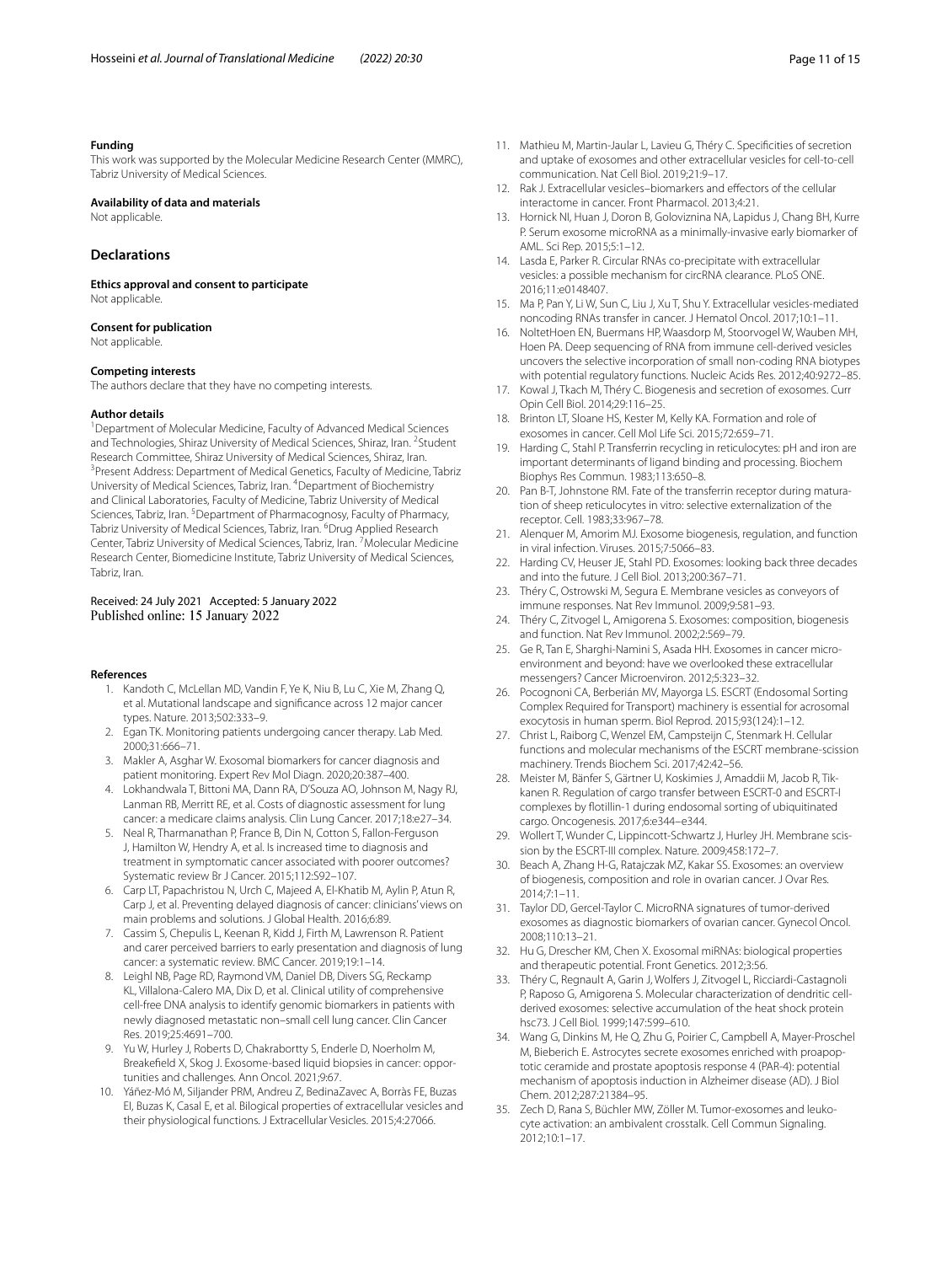- <span id="page-11-0"></span>36. Baranyai T, Herczeg K, Onódi Z, Voszka I, Módos K, Marton N, Nagy G, Mäger I, et al. Isolation of exosomes from blood plasma: qualitative and quantitative comparison of ultracentrifugation and size exclusion chromatography methods. PLoS ONE. 2015;10:e0145686.
- <span id="page-11-1"></span>37. Gallo A, Tandon M, Alevizos I, Illei GG. The majority of microRNAs detectable in serum and saliva is concentrated in exosomes. PLoS ONE. 2012;7:e30679.
- <span id="page-11-2"></span>38. Keller S, Ridinger J, Rupp A-K, Janssen JW, Altevogt P. Body fuid derived exosomes as a novel template for clinical diagnostics. J Transl Med. 2011;9:1–9.
- <span id="page-11-3"></span>39. Qin W, Tsukasaki Y, Dasgupta S, Mukhopadhyay N, Ikebe M, Sauter ER. Exosomes in human breast milk promote EMT. Clin Cancer Res. 2016;22:4517–24.
- <span id="page-11-4"></span>40. Sluijter JP, Verhage V, Deddens JC, van den Akker F, Doevendans PA. Microvesicles and exosomes for intracardiac communication. Cardiovasc Res. 2014;102:302–11.
- 41. Ostrowski M, Carmo NB, Krumeich S, Fanget I, Raposo G, Savina A, Moita CF, Schauer K, et al. Rab27a and Rab27b control diferent steps of the exosome secretion pathway. Nat Cell Biol. 2010;12:19–30.
- 42. Hsu C, Morohashi Y, Yoshimura S-I, Manrique-Hoyos N, Jung S, Lauterbach MA, Bakhti M, Grønborg M, et al. Regulation of exosome secretion by Rab35 and its GTPase-activating proteins TBC1D10A–C. J Cell Biol. 2010;189:223–32.
- <span id="page-11-5"></span>43. Crenshaw BJ, Sims B, Matthews QL. Biological function of exosomes as diagnostic markers and therapeutic delivery vehicles in carcinogenesis and infectious diseases, in Nanomedicines. New York: IntechOpen; 2018.
- <span id="page-11-6"></span>44. Yu X, Harris SL, Levine AJ. The regulation of exosome secretion: a novel function of the p53 protein. Cancer Res. 2006;66:4795–801.
- <span id="page-11-7"></span>45. Lespagnol A, Dufaut D, Beekman C, Blanc L, Fiucci G, Marine J-C, Vidal M, Amson R, et al. Exosome secretion, including the DNA damageinduced p53-dependent secretory pathway, is severely compromised in TSAP6/Steap3-null mice. Cell Death Difer. 2008;15:1723–33.
- <span id="page-11-8"></span>46. D'Agnelli S, Gerra MC, Bignami E, Arendt-Nielsen L. Exosomes as a new pain biomarker opportunity. Mol Pain. 2020;16:1744806920957800.
- <span id="page-11-9"></span>47. Villarroya-Beltri C, Baixauli F, Gutiérrez-Vázquez C, Sánchez-Madrid F, Mittelbrunn M. Sorting it out: regulation of exosome loading. In: Seminars in cancer biology. 2014. Elsevier: New York.
- <span id="page-11-10"></span>48. Raposo G, Stoorvogel W. Extracellular vesicles: exosomes, microvesicles, and friends. J Cell Biol. 2013;200:373–83.
- <span id="page-11-11"></span>49. Hessvik NP, Llorente A. Current knowledge on exosome biogenesis and release. Cell Mol Life Sci. 2018;75:193–208.
- <span id="page-11-12"></span>Kristensen LS, Andersen MS, Stagsted LV, Ebbesen KK, Hansen TB, Kjems J. The biogenesis, biology and characterization of circular RNAs. Nat Rev Genet. 2019;20:675–91.
- <span id="page-11-13"></span>51. Zhao W, Shan B, He D, Cheng Y, Li B, Zhang C, Duan C. Recent progress in characterizing long noncoding RNAs in cancer drug resistance. J Cancer. 2019;10:6693.
- <span id="page-11-14"></span>52. Morris KV, Mattick JS. The rise of regulatory RNA. Nat Rev Genet. 2014;15:423–37.
- 53. Vihinen M. Systematics for types and efects of RNA variations. RNA Biol. 2021;18:481–98.
- 54. Brosius J, Raabe CA. What is an RNA? A top layer for RNA classifcation. RNA Biol. 2016;13:140–4.
- <span id="page-11-15"></span>55. Peng Y, Li J, Zhu L. Chapter 8: Cancer and non-coding RNAs. In:[ BS Ferguson, Nutritional Epigenomics. 2019. New York, Academic Press. p. 119–132.
- <span id="page-11-16"></span>56. Wei C. Molecular Biology Select. Cell. 2009;136.
- 57. Seto AG, Kingston RE, Lau NC. The coming of age for Piwi proteins. Mol Cell. 2007;26:603–9.
- 58. Monga I, Banerjee I. Computational identifcation of piRNAs using features based on rna sequence, structure, thermodynamic and physicochemical properties. Curr Genomics. 2019;20:508–18.
- <span id="page-11-17"></span>59. Siomi MC, Sato K, Pezic D, Aravin AA. PIWI-interacting small RNAs: the vanguard of genome defence. Nat Rev Mol Cell Biol. 2011;12:246–58.
- <span id="page-11-18"></span>60. Balaj L, Lessard R, Dai L, Cho Y-J, Pomeroy SL, Breakefeld XO, Skog J. Tumour microvesicles contain retrotransposon elements and amplifed oncogene sequences. Nat Commun. 2011;2:1–9.
- <span id="page-11-19"></span>61. Kahlert C, Melo SA, Protopopov A, Tang J, Seth S, Koch M, Zhang J, Weitz J, et al. Identifcation of double-stranded genomic DNA spanning all chromosomes with mutated KRAS and p53 DNA in the

serum exosomes of patients with pancreatic cancer. J Biol Chem. 2014;289:3869–75.

- <span id="page-11-20"></span>62. Batagov AO, Kurochkin IV. Exosomes secreted by human cells transport largely mRNA fragments that are enriched in the 3′-untranslated regions. Biol Direct. 2013;8:1–8.
- <span id="page-11-21"></span>63. Wright MW. A short guide to long non-coding RNA gene nomenclature. Hum Genomics. 2014;8:1–4.
- <span id="page-11-22"></span>64. Seal RL, Chen LL, Grifths-Jones S, Lowe TM, Mathews MB, O'Reilly D, Pierce AJ, Stadler PF, et al. A guide to naming human non-coding RNA genes. EMBO J. 2020;39:e103777.
- 65. Ambros V, Bartel B, Bartel DP, Burge CB, Carrington JC, Chen X, Dreyfuss G, Eddy SR, et al. A uniform system for microRNA annotation. RNA. 2003;9:277–9.
- 66. Grifths-Jones S, Grocock RJ, Van Dongen S, Bateman A, Enright AJ. miRBase: microRNA sequences, targets and gene nomenclature. Nucleic Acids Rese. 2006;34:D140–4.
- <span id="page-11-23"></span>67. Desvignes T, Batzel P, Berezikov E, Eilbeck K, Eppig JT, McAndrews MS, Singer A, Postlethwait J. miRNA nomenclature: a view incorporating genetic origins, biosynthetic pathways, and sequence variants. Trends Genetics. 2015;31:613–26.
- <span id="page-11-24"></span>68. Dorayappan KDP, Wallbillich JJ, Cohn DE, Selvendiran K. The biological signifcance and clinical applications of exosomes in ovarian cancer. Gynecol Oncol. 2016;142:199–205.
- 69. György B, Hung ME, Breakefeld XO, Leonard JN. Therapeutic applications of extracellular vesicles: clinical promise and open questions. Annu Rev Pharmacol Toxicol. 2015;55:439–64.
- <span id="page-11-25"></span>70. Santangelo L, Battistelli C, Montaldo C, Citarella F, Strippoli R, Cicchini C. Functional roles and therapeutic applications of exosomes in hepatocellular carcinoma. BioMed Res Int. 2017;2017:9.
- <span id="page-11-26"></span>71. De Toro J, Herschlik L, Waldner C, Mongini C. Emerging roles of exosomes in normal and pathological conditions: new insights for diagnosis and therapeutic applications. Front Immunol. 2015;6:203.
- 72. Lässer C. Exosomes in diagnostic and therapeutic applications: biomarker, vaccine and RNA interference delivery vehicle. Expert Opin Biol Ther. 2015;15:103–17.
- 73. Wang J, Sun X, Zhao J, Yang Y, Cai X, Xu J, Cao PJF. Exosomes: a novel strategy for treatment and prevention of diseases. Exo. 2017;8:300.
- <span id="page-11-27"></span>74. Norouzi-Barough L, Shirian S, Gorji A, Sadeghi M. Therapeutic potential of mesenchymal stem cell-derived exosomes as a cell-free therapy approach for the treatment of skin, bone, and cartilage defects. Connect Tissue Res. 2021;9:1–14.
- <span id="page-11-28"></span>75. Vlassov AV, Magdaleno S, Setterquist R, Conrad R. Exosomes: current knowledge of their composition, biological functions, and diagnostic and therapeutic potentials. Biochem Biophys Acta. 2012;1820:940–8.
- <span id="page-11-29"></span>76. Skog J, Würdinger T, Van Rijn S, Meijer DH, Gainche L, Curry WT, Carter BS, Krichevsky AM, et al. Glioblastoma microvesicles transport RNA and proteins that promote tumour growth and provide diagnostic biomarkers. Nat Cell Biol. 2008;10:1470–6.
- <span id="page-11-30"></span>77. Takeshita N, Hoshino I, Mori M, Akutsu Y, Hanari N, Yoneyama Y, Ikeda N, Isozaki Y, et al. Serum microRNA expression profle: miR-1246 as a novel diagnostic and prognostic biomarker for oesophageal squamous cell carcinoma. Br J Cancer. 2013;108:644–52.
- <span id="page-11-31"></span>78. Franklin WA, Aisner DL, Davies KD, Crooks K, Post MD, Kleinschmidt-DeMasters BK, Ashwood E, Bunn PA, et al. Pathology, biomarkers, and molecular diagnostics. In: Abelof's Clinical Oncology. Elsevier: New York; 2020. p. 225–53.
- <span id="page-11-32"></span>79. Shendure J, Ji H. Next-generation DNA sequencing. Nat Biotechnol. 2008;26:1135–45.
- <span id="page-11-33"></span>80. Metzker ML. Sequencing technologies—the next generation. Nat Rev Genet. 2010;11:31–46.
- <span id="page-11-34"></span>81. De Magalhães JP, Finch CE, Janssens G. Next-generation sequencing in aging research: emerging applications, problems, pitfalls and possible solutions. Ageing Res Rev. 2010;9:315–23.
- <span id="page-11-35"></span>82. Panahi Y, Fattahi A, Zarei F, Ghasemzadeh N, Mohammadpoor A, Abroon S, Nojadeh JN, Khojastefard M, et al. Next-generation sequencing approaches for the study of genome and epigenome toxicity induced by sulfur mustard. Arch Toxicol. 2018;92:3443–57.
- <span id="page-11-36"></span>83. Haldar A. A K Singh, Next-Generation Sequence Analysis for Clinical Applications. In: Translational Bioinformatics Applications in Healthcare. CRC Press; 2021. p. 23–40.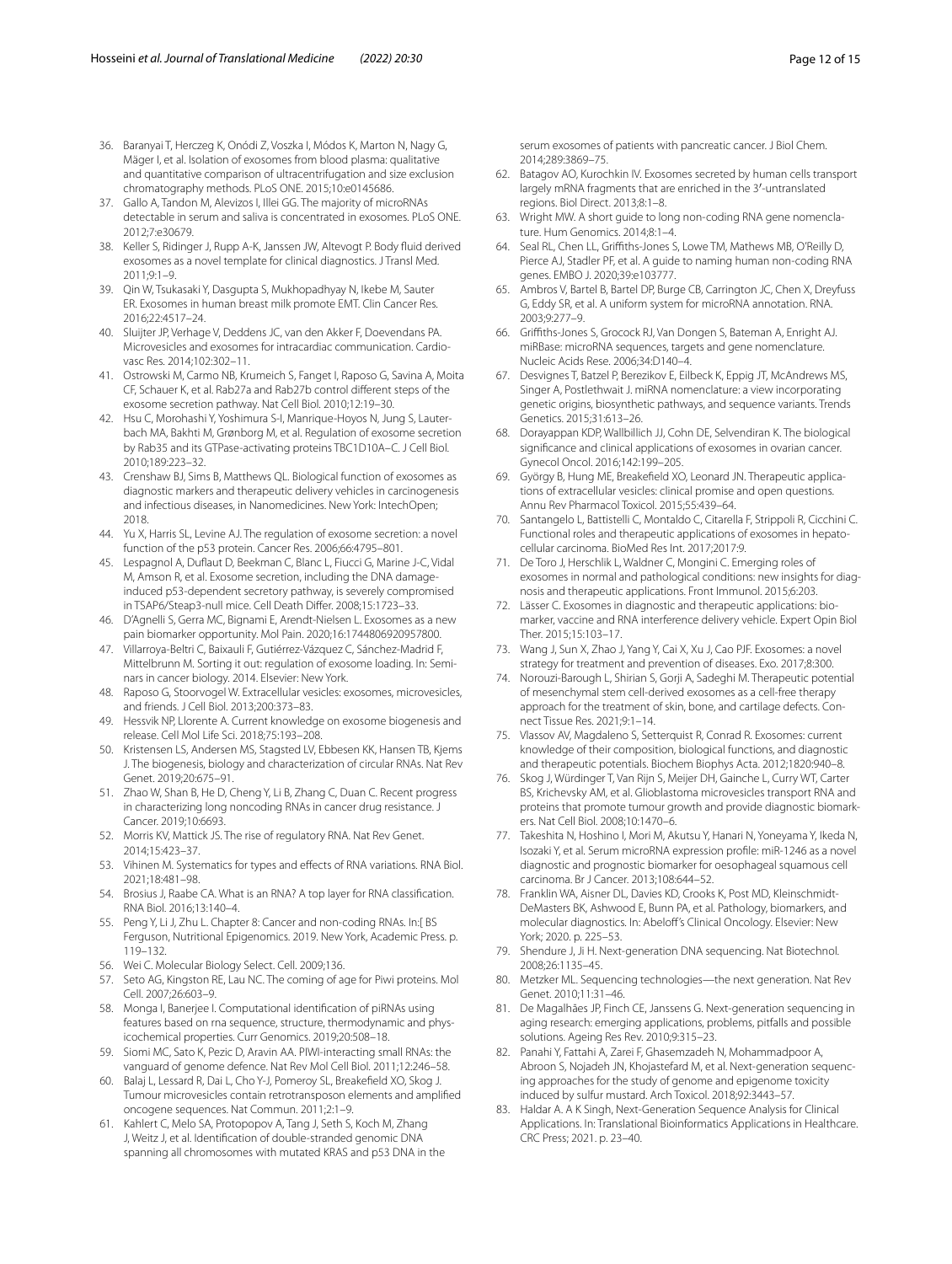- <span id="page-12-0"></span>84. Tucker T, Marra M, Friedman JM. Massively parallel sequencing: the next big thing in genetic medicine. Am J Hum Genet. 2009;85:142–54.
- <span id="page-12-1"></span>85. Network CGA. Comprehensive molecular portraits of human breast tumours. Nature. 2012;490:61.
- <span id="page-12-2"></span>86. Network CGAR. Comprehensive genomic characterization of squamous cell lung cancers. Nature. 2012;489:519.
- <span id="page-12-3"></span>87. Hoadley KA, Yau C, Wolf DM, Cherniack AD, Tamborero D, Ng S, Leiserson MD, Niu B, et al. Multiplatform analysis of 12 cancer types reveals molecular classifcation within and across tissues of origin. Cell. 2014;158:929–44.
- <span id="page-12-4"></span>88. Weinstein JN, Akbani R, Broom BM, Wang W, Verhaak RGW, McConkey D, Lerner S, Morgan M, et al. Comprehensive molecular characterization of urothelial bladder carcinoma. Nature. 2014;507:315–22.
- <span id="page-12-7"></span>89. Kosaka N. Decoding the secret of cancer by means of extracellular vesicles. J Clin Med. 2016;5:22.
- <span id="page-12-8"></span>90. Hannafon BN, Ding W-Q. Intercellular communication by exosomederived microRNAs in cancer. Int J Mol Sci. 2013;14:14240–69.
- <span id="page-12-9"></span>91. Xu Y-F, Hannafon BN, Zhao YD, Postier RG, Ding W-Q. Plasma exosome miR-196a and miR-1246 are potential indicators of localized pancreatic cancer. Oncotarget. 2017;8:77028.
- <span id="page-12-10"></span>92. Goto T, Fujiya M, Konishi H, Sasajima J, Fujibayashi S, Hayashi A, Utsumi T, Sato H, et al. An elevated expression of serum exosomal micro-RNA-191,− 21,− 451a of pancreatic neoplasm is considered to be efficient diagnostic marker. BMC Cancer. 2018;18:1-11.
- <span id="page-12-11"></span>93. Kumar SR, Kimchi ET, Manjunath Y, Gajagowni S, Stuckel AJ, Kaif JT. RNA cargos in extracellular vesicles derived from blood serum in pancreas associated conditions. Sci Rep. 2020;10:1–10.
- <span id="page-12-12"></span>94. Chen Y-Y, Jiang M-J, Tian L. Analysis of exosomal circRNAs upon irradiation in pancreatic cancer cell repopulation. BMC Med Genomics. 2020;13:1–12.
- <span id="page-12-13"></span>95. SanLucas F, Allenson K, Bernard V, Castillo J, Kim D, Ellis K, Ehli E, Davies G, et al. Minimally invasive genomic and transcriptomic profling of visceral cancers by next-generation sequencing of circulating exosomes. Ann Oncol. 2016;27:635–41.
- <span id="page-12-14"></span>96. Daniele B, Bencivenga A, Megna AS, Tinessa V. Alpha-fetoprotein and ultrasonography screening for hepatocellular carcinoma. Gastroenterology. 2004;127:S108–12.
- <span id="page-12-15"></span>97. Choi J, Kim GA, Han S, Lee W, Chun S, Lim YS. Longitudinal assessment of three serum biomarkers to detect very early-stage hepatocellular carcinoma. Hepatology. 2019;69:1983–94.
- <span id="page-12-5"></span>Galle PR, Foerster F, Kudo M, Chan SL, Llovet JM, Qin S, Schelman WR, Chintharlapalli S, et al. Biology and signifcance of alpha-fetoprotein in hepatocellular carcinoma. Liver Int. 2019;39:2214–29.
- <span id="page-12-16"></span>99. Hoshino A, Costa-Silva B, Shen T-L, Rodrigues G, Hashimoto A, Mark MT, Molina H, Kohsaka S, et al. Tumour exosome integrins determine organotropic metastasis. Nature. 2015;527:329–35.
- <span id="page-12-17"></span>100. Mjelle R, Dima SO, Bacalbasa N, Chawla K, Sorop A, Cucu D, Herlea V, Sætrom P, et al. Comprehensive transcriptomic analyses of tissue, serum, and serum exosomes from hepatocellular carcinoma patients. BMC Cancer. 2019;19:1–13.
- <span id="page-12-18"></span>101. Wang Y, Zhang C, Zhang P, Guo G, Jiang T, Zhao X, Jiang J, Huang X, et al. Serum exosomal micro RNA s combined with alpha-fetoprotein as diagnostic markers of hepatocellular carcinoma. Cancer Med. 2018;7:1670–9.
- <span id="page-12-19"></span>102. Wang G, Liu W, Zou Y, Wang G, Deng Y, Luo J, Zhang Y, Li H, et al. Three isoforms of exosomal circPTGR1 promote hepatocellular carcinoma metastasis via the miR449a–MET pathway. EBioMedicine. 2019;40:432–45.
- <span id="page-12-6"></span>103. Cho HJ, Eun JW, Baek GO, Seo CW, Ahn HR, Kim SS, Cho SW, Cheong JY. Serum exosomal microRNA, miR-10b-5p, as a potential diagnostic biomarker for early-stage hepatocellular carcinoma. J Clin Med. 2020;9:281.
- <span id="page-12-20"></span>104. Eun JW, Seo CW, Baek GO, Yoon MG, Ahn HR, Son JA, Sung S, Kim DW, et al. Circulating Exosomal MicroRNA-1307–5p as a Predictor for Metastasis in Patients with Hepatocellular Carcinoma. Cancers (Basel). 2020;12:3819.
- <span id="page-12-21"></span>105. Yao Z, Jia C, Tai Y, Liang H, Zhong Z, Xiong Z, Deng M, Zhang Q. Serum exosomal long noncoding RNAs lnc-FAM72D-3 and lnc-EPC1–4 as diagnostic biomarkers for hepatocellular carcinoma. Aging (Albany NY). 2020;12:11843.
- <span id="page-12-22"></span>106. Huang X, Sun L, Wen S, Deng D, Wan F, He X, Tian L, Liang L, et al. RNA sequencing of plasma exosomes revealed novel functional

long noncoding RNAs in hepatocellular carcinoma. Cancer Sci. 2020;111:3338.

- <span id="page-12-23"></span>107. Brady JV, Troyer RM, Ramsey SA, Leeper H, Yang L, Maier CS, Goodall CP, Ruby CE, et al. A preliminary proteomic investigation of circulating exosomes and discovery of biomarkers associated with the progression of osteosarcoma in a clinical model of spontaneous disease. Transl Oncol. 2018;11:1137–46.
- <span id="page-12-24"></span>108. Gong L, Bao Q, Hu C, Wang J, Zhou Q, Wei L, Tong L, Zhang W, et al. Exosomal miR-675 from metastatic osteosarcoma promotes cell migration and invasion by targeting CALN1. Biochem Biophys Res Commun. 2018;500:170–6.
- <span id="page-12-25"></span>109. Jerez S, Araya H, Hevia D, Irarrázaval CE, Thaler R, van Wijnen AJ, Galindo M. Extracellular vesicles from osteosarcoma cell lines contain miRNAs associated with cell adhesion and apoptosis. Gene. 2019;710:246–57.
- <span id="page-12-26"></span>110. Raimondi L, De Luca A, Gallo A, Costa V, Russelli G, Cuscino N, Manno M, Raccosta S, et al. Osteosarcoma cell-derived exosomes afect tumor microenvironment by specifc packaging of microRNAs. Carcinogenesis. 2020;41:666–77.
- <span id="page-12-27"></span>111. Cuscino N, Raimondi L, De Luca A, Carcione C, Russelli G, Conti L, Baldi J, Conaldi PG, et al. Gathering novel circulating exosomal microRNA in osteosarcoma cell lines and possible implications for the disease. Cancers (Basel). 2019;11:1924.
- <span id="page-12-28"></span>112. Thrift AP, El-Serag HB. Burden of Gastric Cancer. Clin Gastroenterol Hepatol. 2020;18:534–42.
- <span id="page-12-29"></span>113. Xie M, Yu T, Jing X, Ma L, Fan Y, Yang F, Ma P, Jiang H, et al. Exosomal circSHKBP1 promotes gastric cancer progression via regulating the miR-582–3p/HUR/VEGF axis and suppressing HSP90 degradation. Mol Cancer. 2020;19:112.
- <span id="page-12-30"></span>114. Li Q, Shao Y, Zhang X, Zheng T, Miao M, Qin L, Wang B, Ye G, et al. Plasma long noncoding RNA protected by exosomes as a potential stable biomarker for gastric cancer. Tumour Biol. 2015;36:2007–12.
- <span id="page-12-31"></span>115. Tang S, Cheng J, Yao Y, Lou C, Wang L, Huang X, Zhang Y. Combination of Four Serum Exosomal MiRNAs as Novel Diagnostic Biomarkers for Early-Stage Gastric Cancer. Front Genet. 2020;11:237.
- <span id="page-12-32"></span>116. Ren J, Zhou Q, Li H, Li J, Pang L, Su L, Gu Q, Zhu Z, et al. Characterization of exosomal RNAs derived from human gastric cancer cells by deep sequencing. Tumour Biol. 2017;39:1010428317695012.
- <span id="page-12-33"></span>117. Sun ZP, Li AQ, Jia WH, Ye S, Van Eps G, Yu JM, Yang WJ. MicroRNA expression profling in exosomes derived from gastric cancer stem-like cells. Oncotarget. 2017;8:93839–55.
- <span id="page-12-34"></span>118. Ge L, Zhang N, Li D, Wu Y, Wang H, Wang J. Circulating exosomal small RNAs are promising non-invasive diagnostic biomarkers for gastric cancer. J Cell Mol Med. 2020;24:14502–13.
- <span id="page-12-35"></span>119. Rao M, Zhu Y, Qi L, Hu F, Gao P. Circular RNA profling in plasma exosomes from patients with gastric cancer. Oncol Lett. 2020;20:2199–208.
- <span id="page-12-36"></span>120. Giannopoulou L, Zavridou M, Kasimir-Bauer S, Lianidou ES. Liquid biopsy in ovarian cancer: the potential of circulating miRNAs and exosomes. Transl Res. 2019;205:77–91.
- <span id="page-12-37"></span>121. Zhang H, Xu S, Liu X. MicroRNA profling of plasma exosomes from patients with ovarian cancer using high-throughput sequencing. Oncol Lett. 2019;17:5601–7.
- <span id="page-12-38"></span>122. Li Y, Liu C, Liao Y, Wang W, Hu B, Lu X, Cui J. Characterizing the landscape of peritoneal exosomal microRNAs in patients with ovarian cancer by high-throughput sequencing. Oncol Lett. 2019;17:539–47.
- <span id="page-12-39"></span>123. Au Yeung CL, Co NN, Tsuruga T, Yeung TL, Kwan SY, Leung CS, Li Y, Lu ES, et al. Exosomal transfer of stroma-derived miR21 confers paclitaxel resistance in ovarian cancer cells through targeting APAF1. Nat Commun. 2016;7:11150.
- <span id="page-12-40"></span>124. Xiao GY, Cheng CC, Chiang YS, Cheng WT, Liu IH, Wu SC. Exosomal miR-10a derived from amniotic fuid stem cells preserves ovarian follicles after chemotherapy. Sci Rep. 2016;6:23120.
- <span id="page-12-41"></span>125. Dieterich M, Stubert J, Reimer T, Erickson N, Berling A. Infuence of lifestyle factors on breast cancer risk. Breast Care (Basel). 2014;9:407–14.
- <span id="page-12-42"></span>126. Barrios CH, Reinert T, Werutsky G. Global Breast Cancer Research: Moving Forward. Am Soc Clin Oncol Educ Book. 2018;38:441–50.
- <span id="page-12-43"></span>127. Hannafon BN, Trigoso YD, Calloway CL, Zhao YD, Lum DH, Welm AL, Zhao ZJ, Blick KE, et al. Plasma exosome microRNAs are indicative of breast cancer. Breast Cancer Res. 2016;18:90.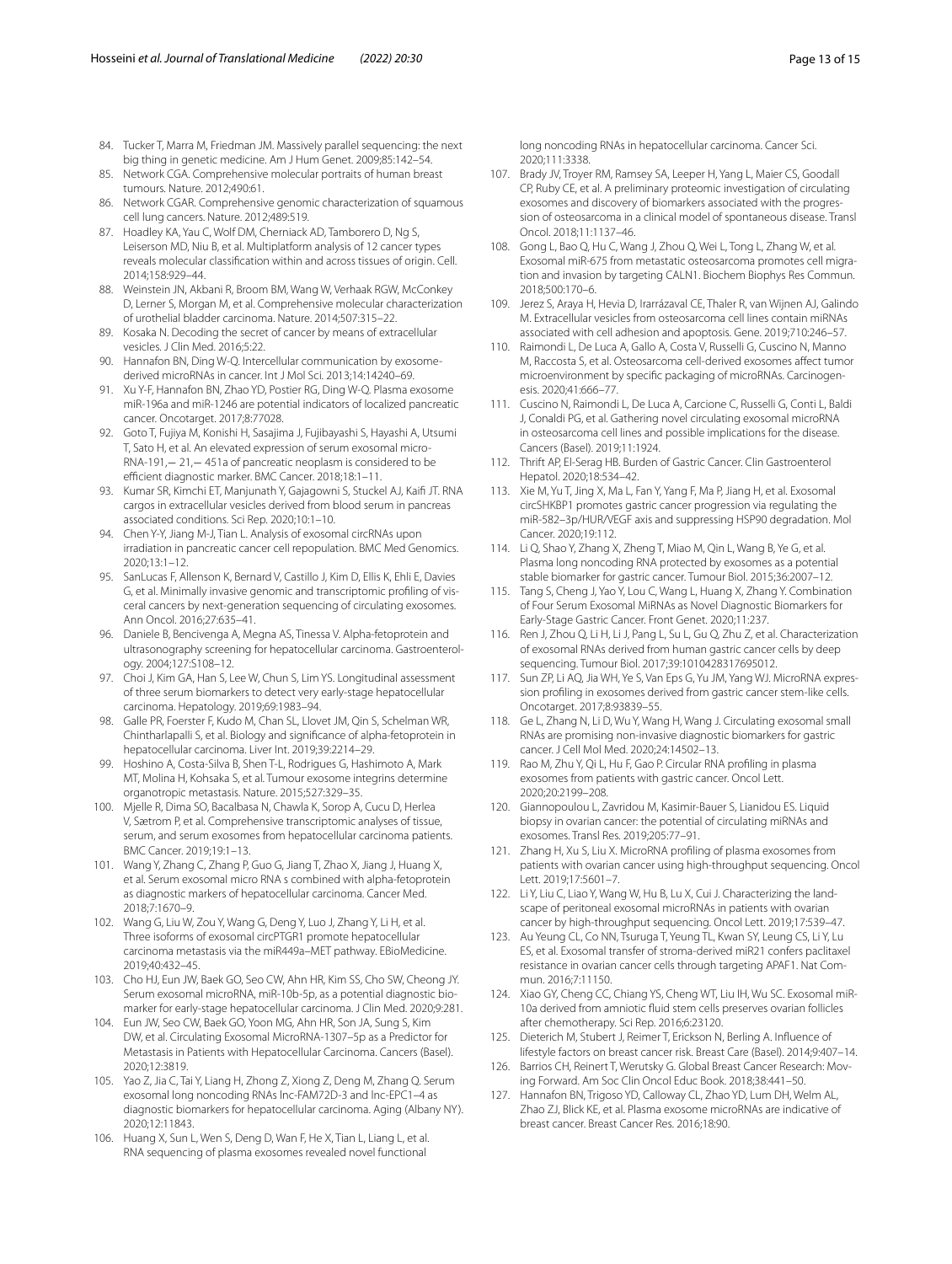- <span id="page-13-0"></span>128. Wu H, Wang Q, Zhong H, Li L, Zhang Q, Huang Q, Yu Z. Diferentially expressed microRNAs in exosomes of patients with breast cancer revealed by next-generation sequencing. Oncol Rep. 2020;43:240–50.
- <span id="page-13-1"></span>129. Gao Y, Li X, Zeng C, Liu C, Hao Q, Li W, Zhang K, Zhang W, et al. CD63(+) Cancer-Associated Fibroblasts Confer Tamoxifen Resistance to Breast Cancer Cells through Exosomal miR-22. Adv Sci (Weinh). 2020;7:2002518.
- <span id="page-13-2"></span>130. Chen B, Sang Y, Song X, Zhang D, Wang L, Zhao W, Liang Y, Zhang N, et al. Exosomal miR-500a-5p derived from cancer-associated fbroblasts promotes breast cancer cell proliferation and metastasis through targeting USP28. Theranostics. 2021;11:3932–47.
- <span id="page-13-3"></span>131. Wang X, Pei X, Guo G, Qian X, Dou D, Zhang Z, Xu X, Duan X. Exosomemediated transfer of long noncoding RNA H19 induces doxorubicin resistance in breast cancer. J Cell Physiol. 2020;235:6896–904.
- <span id="page-13-4"></span>132. Dong H, Wang W, Chen R, Zhang Y, Zou K, Ye M, He X, Zhang F, et al. Exosome-mediated transfer of lncRNA-SNHG14 promotes trastuzumab chemoresistance in breast cancer. Int J Oncol. 2018;53:1013–26.
- <span id="page-13-5"></span>133. Yang S-J, Wang D-D, Zhong S-L, Chen W-Q, Wang F-L, Zhang J, Xu W-X, Xu D, et al. Tumor-derived exosomal circPSMA1 facilitates the tumorigenesis, metastasis, and migration in triple-negative breast cancer (TNBC) through miR-637/Akt1/β-catenin (cyclin D1) axis. Cell Death Dis. 2021;12:1–20.
- <span id="page-13-6"></span>134. Vlaeminck-Guillem V. Extracellular vesicles in prostate cancer carcinogenesis, diagnosis, and management. Front Oncol. 2018;8:222.
- <span id="page-13-7"></span>135. Tavoosidana G, Ronquist G, Darmanis S, Yan J, Carlsson L, Wu D, Conze T, Ek P, et al. Multiple recognition assay reveals prostasomes as promising plasma biomarkers for prostate cancer. Proc Natl Acad Sci. 2011;108:8809–14.
- <span id="page-13-8"></span>136. Øverbye A, Skotland T, Koehler CJ, Thiede B, Seierstad T, Berge V, Sandvig K, Llorente A. Identifcation of prostate cancer biomarkers in urinary exosomes. Oncotarget. 2015;6:30357.
- <span id="page-13-9"></span>137. Soekmadji C, Russell PJ, Nelson CC. Exosomes in prostate cancer: putting together the pieces of a puzzle. Cancers (Basel). 2013;5:1522–44.
- <span id="page-13-10"></span>138. Yang B, Xiong W-Y, Hou H-J, Xu Q, Cai X-L, Zeng T-X, Ha X-Q. Exosomal miRNAs as Biomarkers of Cancer: a Meta-Analysis. Clin Lab. 2019;65:98.
- <span id="page-13-11"></span>139. Rodríguez M, Bajo-Santos C, Hessvik NP, Lorenz S, Fromm B, Berge V, Sandvig K, Linē A, et al. Identifcation of non-invasive miRNAs biomarkers for prostate cancer by deep sequencing analysis of urinary exosomes. Mol Cancer. 2017;16:1–6.
- <span id="page-13-12"></span>140. Huang X, Yuan T, Liang M, Du M, Xia S, Dittmar R, Wang D, See W, et al. Exosomal miR-1290 and miR-375 as prognostic markers in castrationresistant prostate cancer. Eur Urol. 2015;67:33–41.
- <span id="page-13-13"></span>141. Koppers-Lalic D, Hackenberg M, De Menezes R, Misovic B, Wachalska M, Geldof A, Zini N, De Reijke T, et al. Non-invasive prostate cancer detection by measuring miRNA variants (isomiRs) in urine extracellular vesicles. Oncotarget. 2016;7:22566.
- <span id="page-13-14"></span>142. Zhou C, Chen Y, He X, Zheng Z, Xue D. Functional Implication of Exosomal miR-217 and miR-23b-3p in the Progression of Prostate Cancer. Onco Targets Ther. 2020;13:11595.
- <span id="page-13-15"></span>143. Buzas EI, György B, Nagy G, Falus A, Gay S. Emerging role of extracellular vesicles in infammatory diseases. Nat Rev Rheumatol. 2014;10:356–64.
- 144. King HW, Michael MZ, Gleadle JM. Hypoxic enhancement of exosome release by breast cancer cells. BMC Cancer. 2012;12:1–10.
- 145. Momen-Heravi F, Saha B, Kodys K, Catalano D, Satishchandran A, Szabo G. Increased number of circulating exosomes and their microRNA cargos are potential novel biomarkers in alcoholic hepatitis. J Transl Med. 2015;13:1–13.
- 146. Akers JC, Ramakrishnan V, Kim R, Skog J, Nakano I, Pingle S, Kalinina J, Hua W, et al. MiR-21 in the extracellular vesicles (EVs) of cerebrospinal fuid (CSF): a platform for glioblastoma biomarker development. PLoS ONE. 2013;8:e78115.
- 147. Boukouris S, Mathivanan S. Exosomes in bodily fuids are a highly stable resource of disease biomarkers. Proteom Clin Appl. 2015;9:358–67.
- 148. Turchinovich A, Weiz L, Langheinz A, Burwinkel B. Characterization of extracellular circulating microRNA. Nucleic Acids Res. 2011;39:7223–33.
- <span id="page-13-16"></span>149. Cai X, Janku F, Zhan Q, Fan J-B. Accessing genetic information with liquid biopsies. Trends Genet. 2015;31:564–75.
- <span id="page-13-17"></span>150. Tayoun T, Faugeroux V, Oulhen M, Aberlenc A, Pawlikowska P, Farace F. CTC-derived models: a window into the seeding capacity of circulating tumor cells (CTCs). Cells. 2019;8:1145.
- <span id="page-13-18"></span>151. Cubero MA. J Lorente, I Robles-Fernandez, A Rodriguez-Martinez, J Puche, M Serrano, *Circulating tumor cells: markers and methodologies for enrichment and detection*. In: Circulating Tumor Cells. Springer; 2017. p. 283–303.
- <span id="page-13-19"></span>152. Théry C, Amigorena S, Raposo G, Clayton A. Isolation and characterization of exosomes from cell culture supernatants and biological fuids. Curr Protoc Cell Biol. 2006;30:3221–32229.
- <span id="page-13-20"></span>153. Kalra H, Adda CG, Liem M, Ang CS, Mechler A, Simpson RJ, Hulett MD, Mathivanan S. Comparative proteomics evaluation of plasma exosome isolation techniques and assessment of the stability of exosomes in normal human blood plasma. Proteomics. 2013;13:3354–64.
- 154. Momen-Heravi F, Bala S, Bukong T, Szabo G. Exosome-mediated delivery of functionally active miRNA-155 inhibitor to macrophages. Nanomed Nanotechnol Biol Med. 2014;10:1517–27.
- <span id="page-13-33"></span>155. Huang X, Yuan T, Tschannen M, Sun Z, Jacob H, Du M, Liang M, Dittmar RL, et al. Characterization of human plasma-derived exosomal RNAs by deep sequencing. BMC Genomics. 2013;14:1–14.
- 156. Momen-Heravi F, Bala S, Kodys K, Szabo G. Exosomes derived from alcohol-treated hepatocytes horizontally transfer liver specifc miRNA-122 and sensitize monocytes to LPS. Sci Rep. 2015;5:1–16.
- <span id="page-13-21"></span>157. Momen-Heravi F, Getting SJ, Moschos SA. Extracellular vesicles and their nucleic acids for biomarker discovery. Pharmacol Ther. 2018;192:170–87.
- <span id="page-13-22"></span>158. Cheruvanky A, Zhou H, Pisitkun T, Kopp JB, Knepper MA, Yuen PS, Star RA. Rapid isolation of urinary exosomal biomarkers using a nanomembrane ultrafltration concentrator. Am J Physiol Renal Physiol. 2007;292:F1657–61.
- <span id="page-13-23"></span>159. Zhou B, Xu K. Application of exosomes as liquid biopsy in clinical diagnosis. Clinical. 2020;5:144.
- <span id="page-13-24"></span>160. Boukouris S, Mathivanan S. Exosomes in bodily fuids are a highly stable resource of disease biomarkers. Proteomics Clin Appl. 2015;9:358–67.
- 161. Willis JC, Lord GM. Immune biomarkers: the promises and pitfalls of personalized medicine. Nat Rev Immunol. 2015;15:323–9.
- <span id="page-13-25"></span>162. Momen-Heravi F, Saha B, Kodys K, Catalano D, Satishchandran A, Szabo G. Increased number of circulating exosomes and their microRNA cargos are potential novel biomarkers in alcoholic hepatitis. J Transl Med. 2015;13:261.
- <span id="page-13-26"></span>163. Logozzi M, De Milito A, Lugini L, Borghi M, Calabrò L, Spada M, Perdicchio M, Marino ML, et al. High levels of exosomes expressing CD63 and caveolin-1 in plasma of melanoma patients. PLoS ONE. 2009;4:e5219.
- 164. Madhavan B, Yue S, Galli U, Rana S, Gross W, Müller M, Giese NA, Kalthof H, et al. Combined evaluation of a panel of protein and miRNA serumexosome biomarkers for pancreatic cancer diagnosis increases sensitivity and specifcity. Int J Cancer. 2015;136:2616–27.
- <span id="page-13-27"></span>165. Ogata-Kawata H, Izumiya M, Kurioka D, Honma Y, Yamada Y, Furuta K, Gunji T, Ohta H, et al. Circulating exosomal microRNAs as biomarkers of colon cancer. PLoS ONE. 2014;9:e92921.
- <span id="page-13-28"></span>166. Yu W, Hurley J, Roberts D, Chakrabortty SK, Enderle D, Noerholm M, Breakefeld XO, Skog JK. Exosome-based liquid biopsies in cancer: opportunities and challenges. Ann Oncol. 2021;32:466–77.
- <span id="page-13-29"></span>167. Brinkman K, Meyer L, Bickel A, Enderle D, Berking C, Skog J, Noerholm M. Extracellular vesicles from plasma have higher tumour RNA fraction than platelets. J Extracell Vesicles. 2020;9:1741176.
- <span id="page-13-30"></span>168. Fernando MR, Jiang C, Krzyzanowski GD, Ryan WL. New evidence that a large proportion of human blood plasma cell-free DNA is localized in exosomes. PLoS ONE. 2017;12:e0183915.
- <span id="page-13-31"></span>169. Keserű JS, Soltész B, Lukács J, Márton É, Szilágyi-Bónizs M, Penyige A, Póka R, Nagy B. Detection of cell-free, exosomal and whole blood mitochondrial DNA copy number in plasma or whole blood of patients with serous epithelial ovarian cancer. J Biotechnol. 2019;298:76–81.
- <span id="page-13-32"></span>170. Allenson K, Castillo J, SanLucas FA, Scelo G, Kim DU, Bernard V, Davis G, Kumar T, et al. High prevalence of mutant KRAS in circulating exosomederived DNA from early-stage pancreatic cancer patients. Ann Oncol. 2017;28:741–7.
- <span id="page-13-34"></span>171. Möhrmann L, Huang HJ, Hong DS, Tsimberidou AM, Fu S, Piha-Paul SA, Subbiah V, Karp DD, et al. Liquid biopsies using plasma exosomal nucleic acids and plasma cell-free DNA compared with clinical outcomes of patients with advanced cancers. Clin Cancer Res. 2018;24:181–8.
- 172. Wan Y, Liu B, Lei H, Zhang B, Wang Y, Huang H, Chen S, Feng Y, et al. Nanoscale extracellular vesicle-derived DNA is superior to circulating